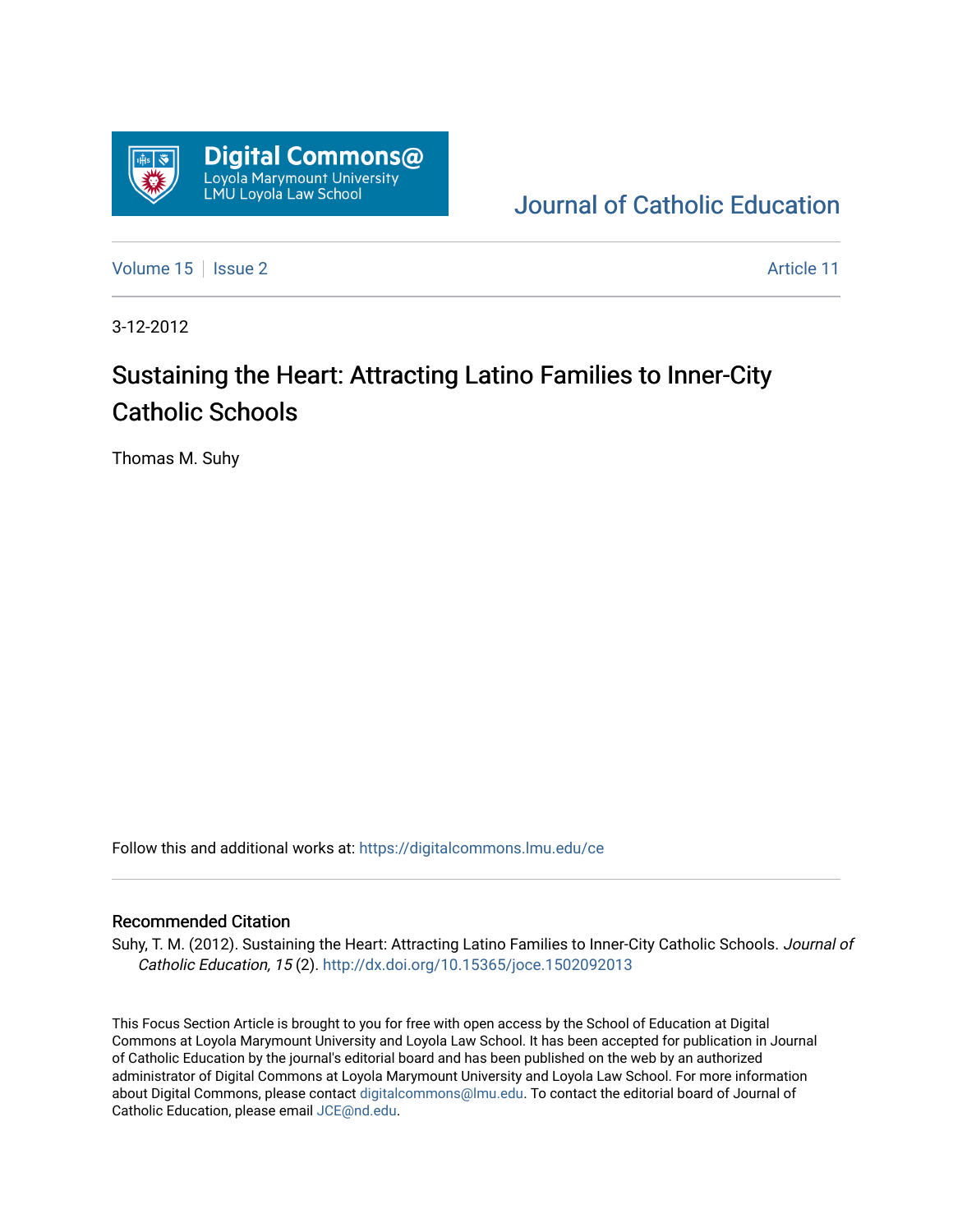## **Sustaining the Heart: Attracting Latino Families to Inner-City Catholic Schools**

Thomas M. Suhy Principal, St. Mary of Carmel Catholic School, Texas

*Like many urban Catholic schools, St. Mary of Carmel Catholic School in Dallas, Texas, is faced with many challenges: filling empty seats; supporting increased costs; and, possible closure. The small parish is primarily Latino, but few parish families are enrolled in the school. This action research project used in-depth interviews to examine parishioner-parent perspectives on the importance of Catholic education in the Latino community. Understanding the perspectives of parishioner-parents is a key step toward the ultimate goal of developing a marketing plan that attracts and engages Latino families. Participant interviews show that Latino parents believe Catholic schools are better than area Dallas Independent School District (DISD) schools in academics and preparing students for high school, and better than other religious education programs in teaching the Catholic faith. Ultimately, the study showed that these Latino parents strongly desire to send their children to Catholic schools.* 

atholic schools in America were created in the 1800s to assure that children, mostly those of immigrant families, would be educated in our Catholic faith. For years our schools have provided these families with an assuranc children, mostly those of immigrant families, would be educated in our Catholic faith. For years our schools have provided these families with one. With the near extinction of vowed religious men and women in our classrooms and the changing demographics of urban America, the financial viability of these schools is precarious, jeopardizing the opportunity for new generations of immigrant families to educate their children in Catholic schools.

As stated in *To Nurture the Soul of a Nation*, "Latinos now compromise 35 percent of all Catholics, and 67 percent of practicing Catholics age 18-34" (Notre Dame Task Force, 2009, p. 21). However, only 3% of all school-aged Latino children attend Catholic schools (Notre Dame Task Force, 2009). As our Latino population continues to grow, it will become increasingly more important that we increase the percentage of Latino children in our Catholic schools. Doing so deepens the faith formation of innumerable youth and their families and, ultimately, sustains the health of our Church. St. Mary of Carmel is an inner-city Catholic school that has been serving the Latino population

*Catholic Education: A Journal of Inquiry and Practice*, Vol. 15, No. 2, March 2012, 270-294 © Trustees of Boston College.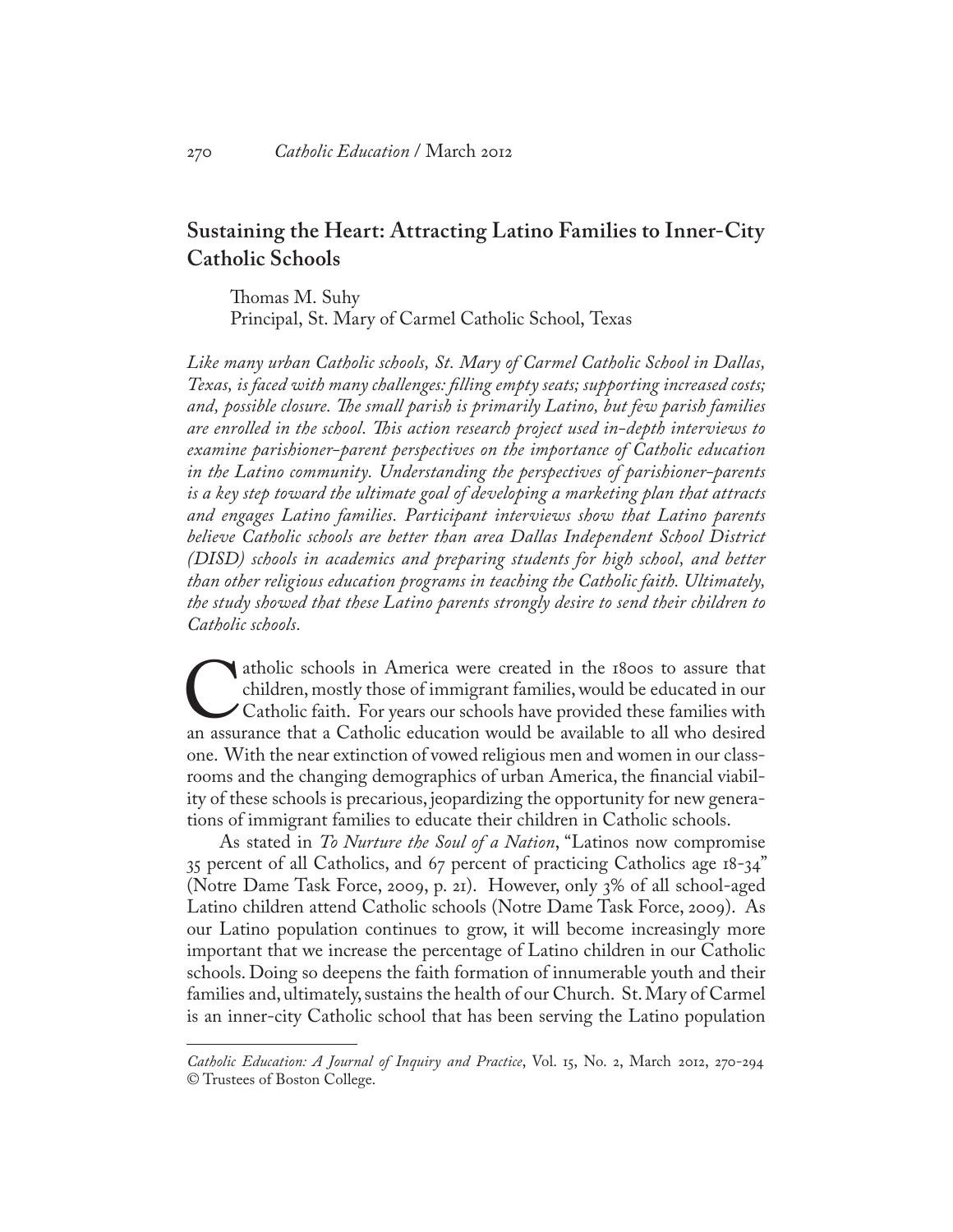of West Dallas for over 65 years. The school has capacity for 225 students, but enrollment has fluctuated between 120 and 206 students over the past 10 years, reaching its peak enrollment during the 2010-2011 academic year.

Within our community of St. Mary of Carmel, the parish and school are independent organizations. The pastor is very active in the parish, but has a limited presence in the school. We are working hard to strengthen this relationship, for an effective pastor-principal relationship is foundational for successful school operations. St. Mary of Carmel Catholic Parish has also had a dwindling parishioner base. Fifty-three of our 106 school families are registered parishioners, but many are registered only to receive the discounted parishioner tuition rate. In contrast, there are 180 families in the religious education program of our parish. Over the last three years, the school has enrolled an average of two new families that have come directly from the parish. We lose about five families a year to graduation and other school choices. In order to replace the families leaving, we need to enroll five new parish families per year. In addition to our own parish, St. Mary of Carmel Catholic School has the ability to draw Latino Catholics from parishes that are close in proximity, but have no schools. These parishes include the Cathedral of Our Lady of Guadalupe, Our Lady of Lourdes, Santa Teresita, St. Edwards, and Our Lady of Pillar. Our current enrollment from these parishes totals only eight students despite the fact that nearly 1,600 families are registered parishioners.

 Throughout the last decade, the school has labored to meet its financial obligations. Once run by the Sisters of the Holy Spirit, the school had a ready supply of free or reduced salary teachers. Since 1999, the number of nuns teaching in our classrooms has dwindled and during the 2010-2011 school year only one Sister remained on staff.

This fiscal reality, shared by many Catholic schools across the nation (McDonald & Schultz, 2010), has placed a financial burden on our school as payroll costs and insurance obligations continue to soar. If we were to raise the tuition to match our rising costs, families simply would not be able to afford to send their children to our school. In fact, 73% of our families have household incomes at or below the required levels to qualify for the Federal Free and Reduced Lunch Program. In 2008, we implemented a very aggressive tuition assistance plan in order to attract more families to fill our empty seats. However, the perception is that our school is still too expensive for our parish families. This causes many families to not even inquire about our school because they feel that there is no way for them to afford the cost of a Catholic education even though empty seats still remain.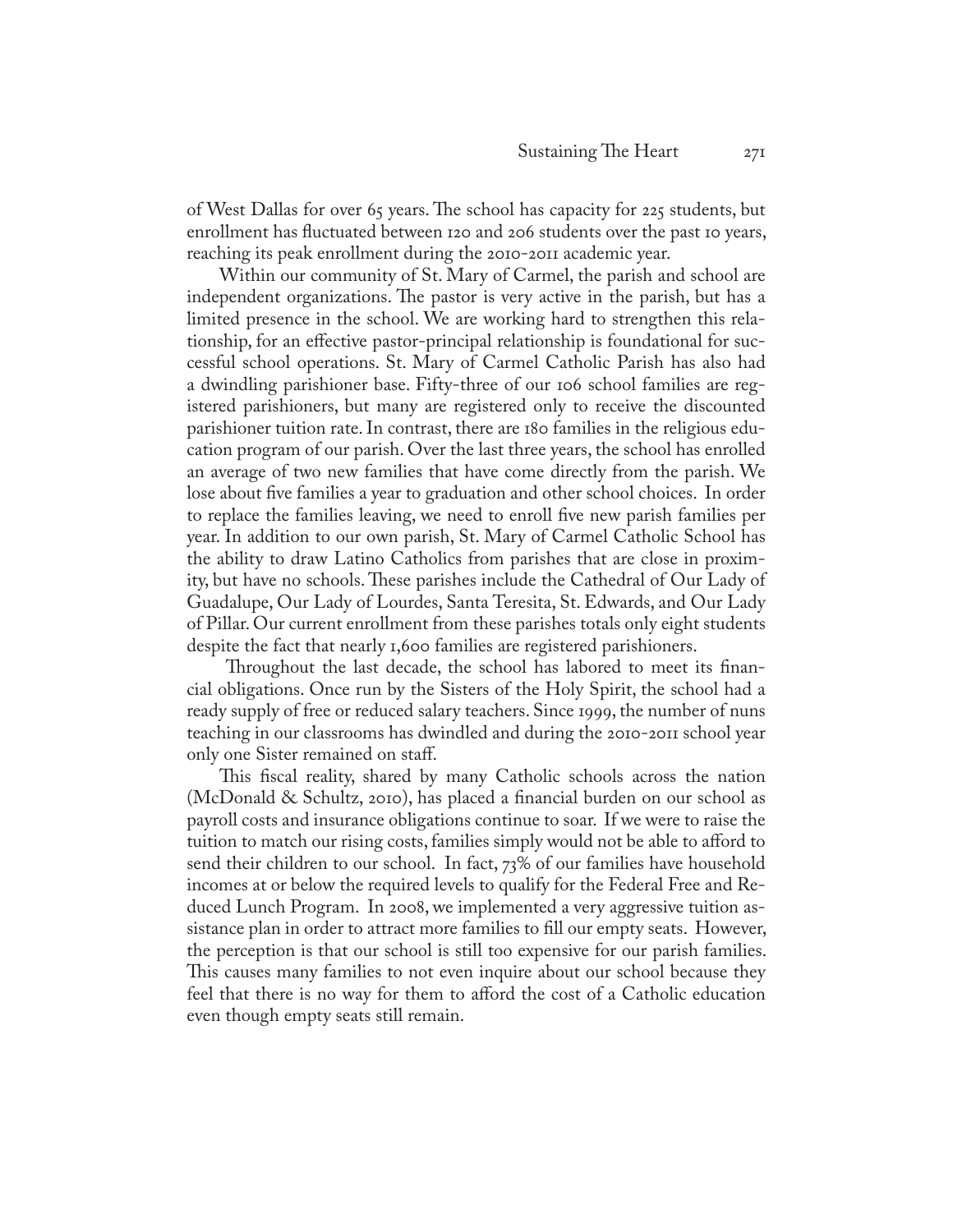#### 272 *Catholic Education* / March 2012

Cash strapped and with many empty seats to fill, St. Mary of Carmel Catholic School is at a crossroads and must take a strategic path to assure that our faith community has a strong future. When trying to discern next steps, we must go back to the central purpose of any Catholic school: to educate our children in the faith. Our school must do what it can to make sure that the directives of the Church are followed. We are told that "all Christians–that is, all those who having been reborn in water and the Holy Spirit are called and in fact are children of God–have a right to a Christian education" (Vatican Council II, 1965, para. 15). The message is that Catholic education is not just for the affluent and must be made available to the new immigrant children of our country, most notably Latinos.

*The Catholic School on the Threshold of the Third Millennium* tells us that the Catholic school is at the heart of the Church (Congregation for Catholic Education, 1998). A body cannot fully function without a strong heart. As stated earlier, Latinos make up a majority of our active parishioners ages 18-34. They are clearly the future—the very heart—of our Church. Urban Catholic schools, thus, have a unique opportunity to serve these children. It is up to us to make the Body of our Church healthy.

#### **Purpose Statement**

The short-term purpose of this action research project was to investigate through individual interviews—Latino parents' overall perceptions of Catholic school education within the Roman Catholic Diocese of Dallas. Ultimately, such information is critical in order to devise an effective marketing plan to attract Latino families to our schools. The major questions in this action research project include:

1. How do Latino parishioners-parents view the importance of a Catholic school education and the academic benefit of area Catholic schools? 2. How important is it to our Latino parishioner-parents that their children remain Catholic?

3. If finances were not involved, what reservations do Latino parishioner parents have about their children attending Catholic school?

## **Literature Review**

The following literature review uses Catholic Church documents to reveal how sustaining Catholic schools and making them available to all children is at the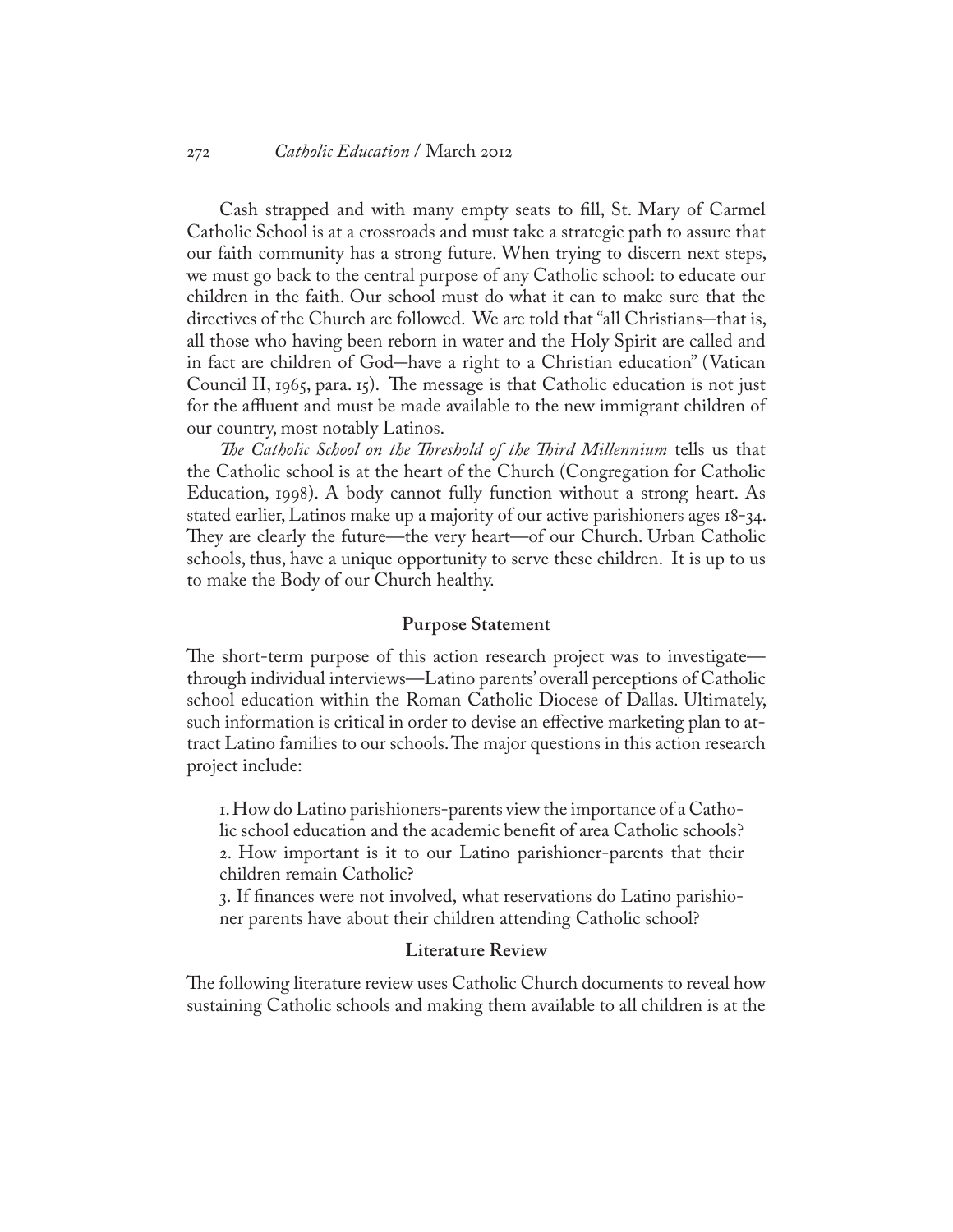heart of our mission as a Church. Additionally, the literature review underlines the importance of reaching out to the Latino community in an effort to fill our Catholic schools.

#### **Church Documents on Sustaining Catholic Schools**

As we approached the new millennium, Catholic bishops realized there was a need to address the importance of Catholic education to both the Church and society. In *The Catholic School on the Threshold of the New Millennium*, the Congregation for Catholic Education (1998) addressed the critical nature of our schools and the importance of continuing their mission:

It is opportune to devote careful attention to certain fundamental characteristics of the Catholic school, which are of great importance if its educational activity is to be effectual in the Church and in society. Such are: the Catholic school as a place of integral education of the human person through a clear educational project of which Christ is the foundation; its ecclesial and cultural identity; its mission of education as a work of love; its service to society; the traits which should characterize the educating community. (para. 4)

The Congregation stressed the role of the schools in the "evangelizing mission of the Church throughout the world" (Congregation for Catholic Education, 1998, para. 5). The Sacred Congregation for Catholic Education (1977), with the same vigor, proclaimed the importance of Catholic schools' role within our Church when they wrote, "the Church is absolutely convinced that the educational aims of the Catholic school in the world of today perform an essential and unique service for the Church herself" (para. 15).

Pope Pius XI stressed not only the importance of educating our Catholic children, but the indisputable duty of the Church to assure that our faith is intertwined in all aspects of life in his letter to Catholic bishops, *Divini Illius Magistri* (1930). In it he pontificated,

Again it is the inalienable right as well as the indispensable duty of the Church, to watch over the entire education of her children, in all instructions, public or private, not merely in regard to the religious instruction there given, but in regard to every other branch of learning and every regulation in so far as religion and morality are concerned. (para. 23)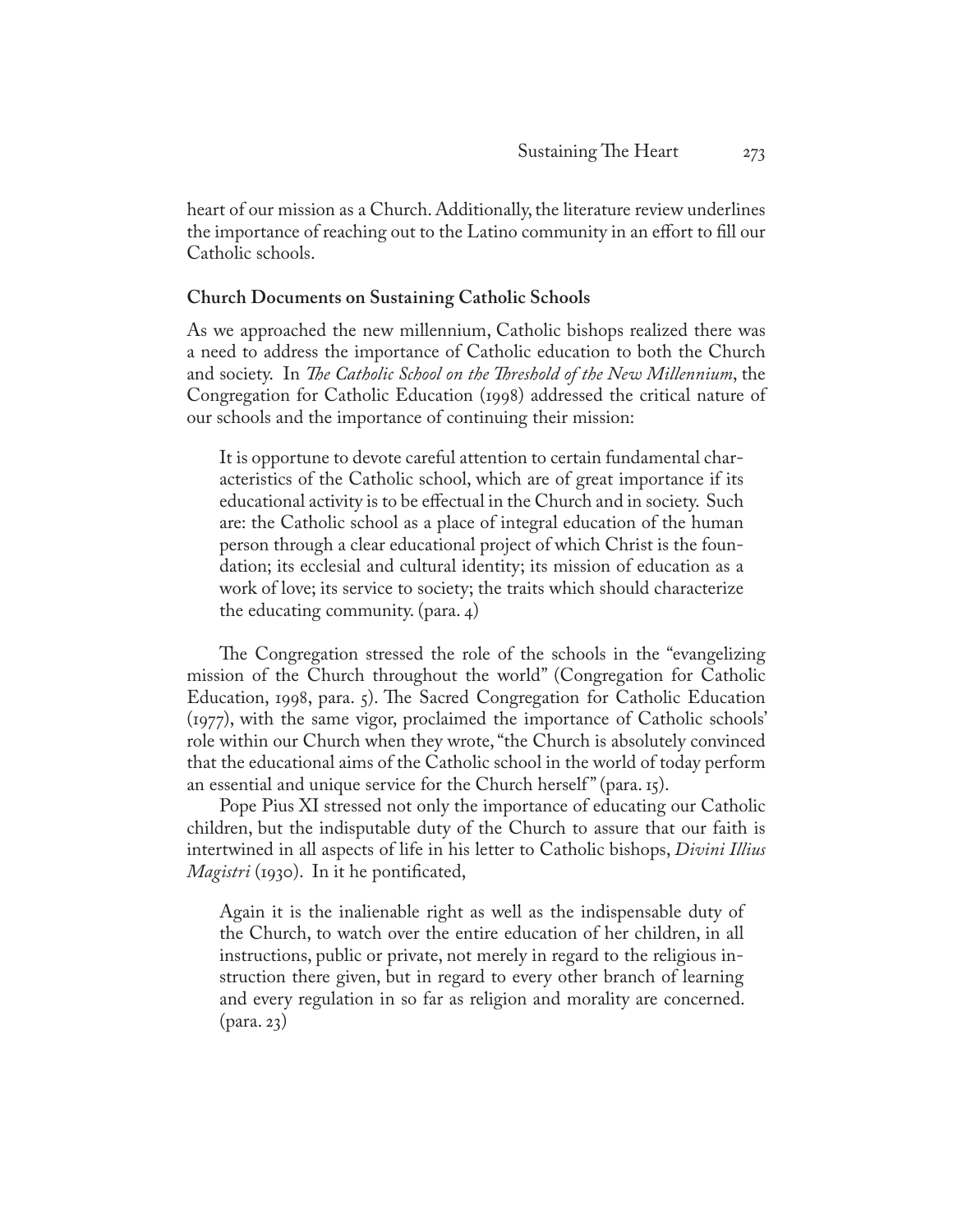Our schools are meant to educate the young and bring them to evangelize our faith throughout the world. Pope John Paul II wrote, "the future of the world and of the Church belongs to the younger generation, to those who, born in this century, will reach maturity in the next, the first century of the new millennium" ( John Paul II, 1994, para. 8). Both the words of John Paul II and those of the Congregation for Catholic Education bring to the forefront the urgency of educating our children so that they may continue to grow in faith and spread the Gospel.

Educating our children does not mean that we must educate only those who are affluent, come from well-educated families, and are already strong in our faith. While Catholic education should be available to all who desire it, financial barriers to access are the biggest hurdle our schools face in making that ideal a reality. *The Catholic School on the Threshold of the New Millennium* (Congregation for Catholic Education, 1998) declared,

Finance is a source of further difficulties, which are felt more acutely in those states in which no government aid is provided for non-state schools. This places an almost unbearable financial burden on families choosing not to send their children to state schools and constitutes a serious threat to the survival of the schools themselves. Moreover, such financial strain not only affects the recruiting and stability of teachers, but can also result in the exclusion from Catholic schools of those who cannot afford to pay, leading to a selection according to means which deprives the Catholic school of one of its distinguishing features, which is to be a school for all. (para. 7)

The Congregation for Catholic Education (1998) has strongly asserted that Catholic schools are to be an educational refuge for those that are spiritually or materially poor. The Congregation wrote,

To these new poor the Catholic school turns in a spirit of love. Spurred on by the aim of offering to all, and especially to the poor and marginalized, the opportunity of an education, of training for a job, of human and Christian formation, it can and must find in the context of the old and new forms of poverty that original synthesis of ardor and fervent dedication which is a manifestation of Christ' love for the poor, the humble, the masses seeking for truth. (para. 7)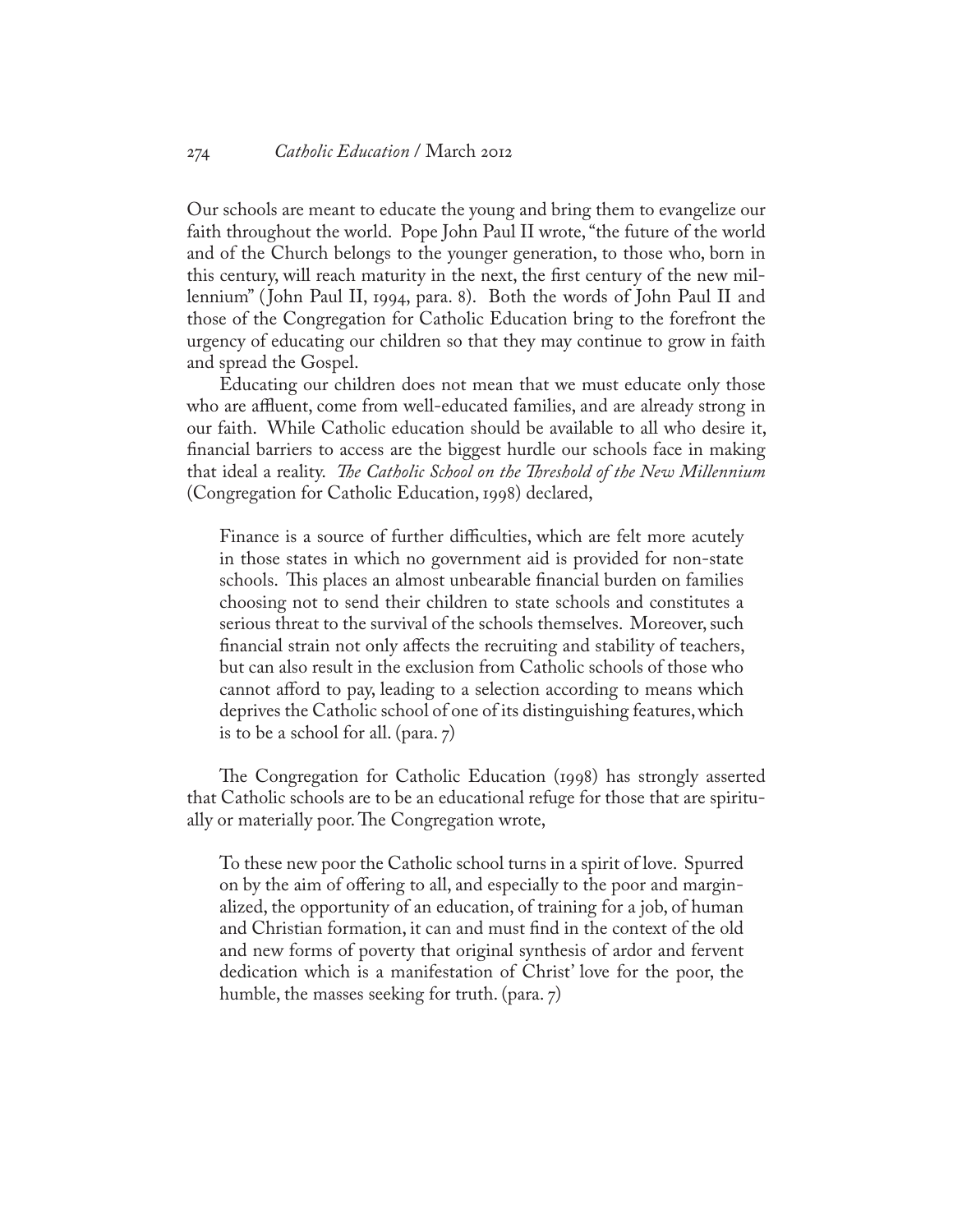Likewise, The Congregation for Catholic Education (1998) implored us to understand that "the person of each individual human being, in his or her material and spiritual needs, is at the heart of Christ's teaching. This is why the promotion of the human person is the goal of the Catholic school" (para. 8). The Congregation further stated that "the Catholic school is at the heart of the Church" (para. 10). Believing that our Church is one body in Christ, and that Christ is at the heart of every human person, then it is to be understood that teaching the Word of Christ in our Catholic schools, not only sustains, but nourishes our Church.

We are reminded that "in a very special way the Catholic school affords the opportunity to meet young people in an environment which favours their Christian formation" (Congregation for Catholic Education, 1998, para. 13). Our ability to give our children a place where they are free to learn about our faith on a daily basis is immeasurable. The fact that we can do so with ordained and religious hand in hand with laity is irreplaceable, driven home by the Congregation for Catholic Education (1998) when they proclaimed, "the presence of men and women religious, side by side with priests and lay teachers, affords pupils a vivid image of the Church and makes recognition easier" (para. 13).

The Church, aligned with education experts (e.g., Rosario & Rosario, 2008), points out that parents are primarily responsible for the education of their children. Just as Mary was primarily responsible for the education of Jesus, parents today hold the utmost responsibility in providing a Catholic education to their children. The Congregation for Catholic Education (1998) interjected, "parents have a particularly important part to play in the educating community, since it is to them that the primary and natural responsibility for their children's education belongs" (para. 19). This statement was an affirmation of Vatican Council II's (1965) declaration that,

As it is the parents who have given life to their children, on them lies the gravest obligation of educating their family. They must therefore be recognized as being primarily and principally responsible for their education. (para. 3)

Vatican Council II went further, stating that it is the duty of Catholic parents "to send their children to Catholic schools wherever this is possible, to give Catholic schools all the support in their power, and to cooperate with them in their work for the good of their children" (para. 8).

These declarations point out the Church's emphasis on the value of Cath-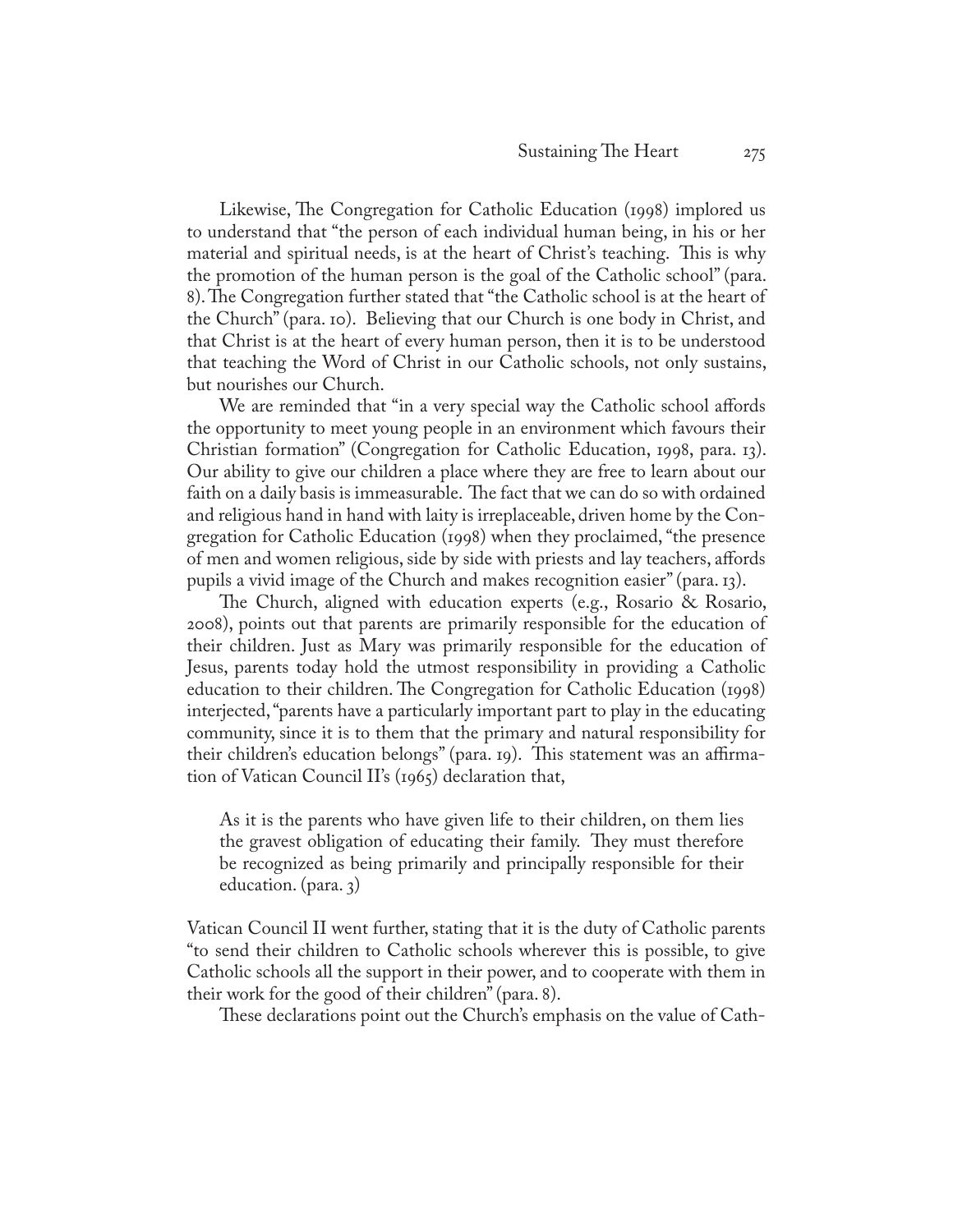olic schools. Moreover, the Church takes the position that parents have a duty to send their children to Catholic schools if possible. Thus, it is our duty, at St. Mary of Carmel Catholic School, to remove all barriers to accessing Catholic education.

## **Catholic Schools as a Needed Educational Option**

Our inner-city public schools are failing to educate our minority children, a circumstance that has heightened the need for more choice in the education marketplace. This type of educational choice was at the very root of the origin of Catholic schools in the United States. Our Catholic schools were started in the 1800s to provide "equal" opportunity education for our immigrants. Streich (2010) discussed the founding of Catholic schools not only as an educator in the faith, but as a counterpoint to the anti-Catholic bias in public schools. In fact, Pope Pius IX, in the 1864 *Syllabus of Errors*, stated that, "Catholics cannot approve a system of education for youth apart from the Catholic faith, and disjointed from the authority of the church" (para. 8). In 1853, the First Plenary Council in Baltimore dictated that all bishops establish parish schools. Catholic schools are still needed today to deliver this integrative, faith-based education. In addition, urban Catholic schools continue to serve as another option that allows parents to exert broad selection in their choice of schools.

Latinos are the fastest-growing minority in the United States. Rivera-Batiz (2008) confirmed that Latinos are "the largest racial and ethnic minority in the country: 44 million strong, as estimated by the U.S. Bureau of the census in 2006" (p. 1). This large population's experience in public schools has not, on the whole, been objectively positive. For example, as the Notre Dame Task Force (2009) identified, "in 2003 only 53 percent of Hispanic students graduated from high school with a regular diploma, a rate 25 points behind non-Hispanic whites" (p. 19). The Task Force further stated that "college attendance rates have risen for African American and white students over the past few decades, but rates for Latinos have not improved" (p. 19). Similarly, Rivera-Batiz (2008) pointed out, "the overall Latino population faces serious challenges in education" (p. 1). The report showed great disparity in the number of years on average that different races and ethnic groups attend school.

The average Latino 25 years of age or older had 11 years of schooling in 2005, which is lowest in the country, compared to 13.8 years among Whites, 13 years among Blacks/African Americans and 14.2 years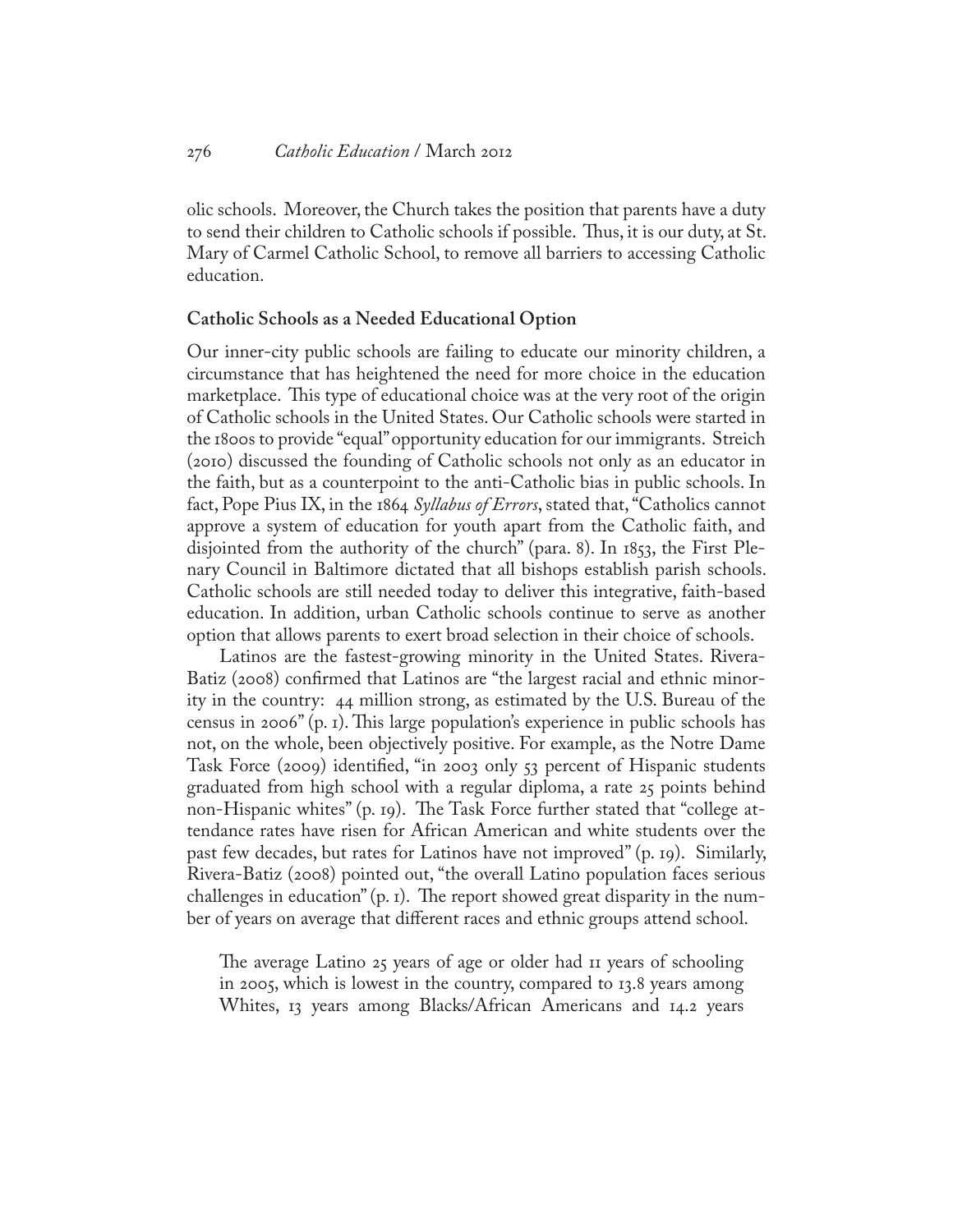among Asians. There are differences among Latino groups, though, with Cubans and Colombians having higher educational attainment while Mexicans and Salvadorians having lower schooling. (p. 1)

The most alarming statistic is the lack of academic progress from generation to generation for Latino students. The Notre Dame Task Force (2009) wrote that Mexican American's educational progress "does not improve over the generations; the achievement gap is evident even into the fourth-generation for Mexican Americans, for example, whose high school graduation rates lag 17 percent behind their white peers" (p. 19).

Many point to the racial segregation of our schools as a major reason that Latinos are suffering educationally. Matthew Bigg (2007) stated in a report by the Civil Rights Project of the University of California in Los Angeles,

One of the chief complaints of the civil rights movement in the 1950s and 1960s was that black-only public schools were inevitably starved of resources by local government with the result that black children received inferior education. Latinos are the fastest growing minority in U.S. schools and for them segregation is often more profound than it was when the phenomenon was first measured 40 years ago. (p. 2)

The report continued to explain that the reason for this profound impact on the Latino students goes well beyond just racial segregation: "too often Latino students face triple segregation by race, class and language" (p. 2). Lockette (2010) confirmed this assessment in writing, "One-third of all black and Latino students attend high-poverty schools (where more than 75 percent of students receive free or reduced lunch); only 4 percent of white children do" (p. 1). He continued by stating,

Latino students are finding themselves in what Orfield calls "intensely segregated" schools–schools where students of color make up more than 90 percent of the student body. Typically these schools have high concentrations of students in poverty–what Orfield calls "double segregation." And increasingly there is "triple segregation" as English language learners in poverty find themselves concentrated in certain schools.  $(p, 2)$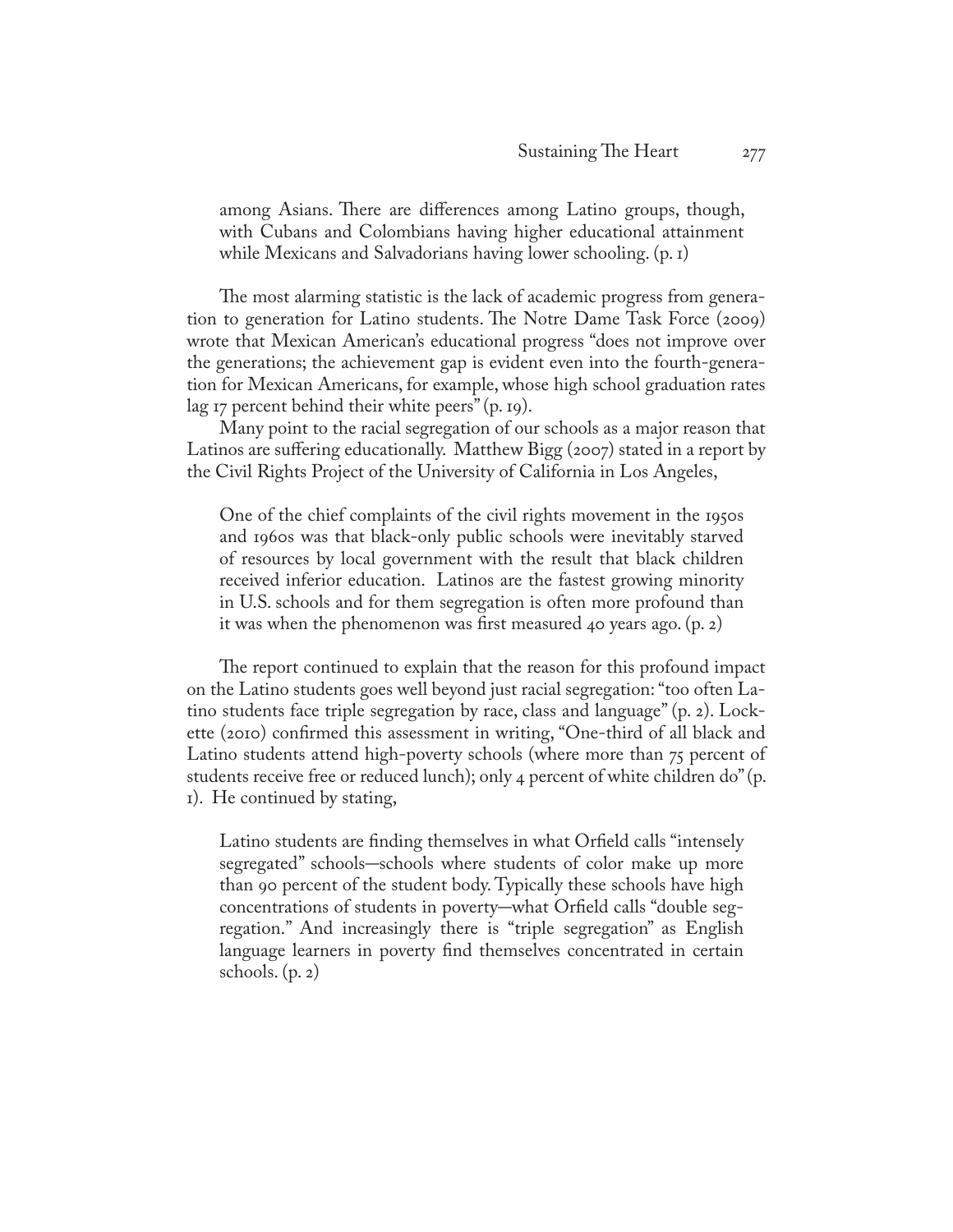#### 278 *Catholic Education* / March 2012

Beverly Clark (2009) likewise noted the impact racial segregation has on minority students when she wrote that minorities "are less often taught by certified teachers than are white students" (p. 2).

These views (Bigg, 2007; Clark, 2009; Lockette, 2010) confirm some of the myriad challenges facing urban public education. While Catholic education is not a panacea for all that ails education in this country, Catholic schools do have a strong track record of success with minority students. The Catholic school effect, documented via a long and varied literature base, suggests that minority, low-income children of noneducated parents outperform students from similar backgrounds in public schools (Carbonaro & Covay, 2010; Coleman & Hoffer, 1987; Coleman, Hoffer, & Kilgore, 1982; Greeley, 1982; Neal, 1997; Sander, 1996). Further, as stated by Hunt, et al. (2004),

For a minority student in an urban public high school the predicted probability of graduating is 62%. For a minority student in an urban Catholic high school with the same observed characteristics (education of parents, parents' occupation, family structure, and reading materials in the home), the predicted probability of graduating is 88%, a striking difference. (p. 52)

Given that some have highlighted "the failure of these urban schools for Latino students," (Notre Dame Task Force, 2009, p. 19), and that "there is overwhelming evidence that low-income, minority students, more than any demographic group, benefit the most from access to a Catholic education" (p. 20), making sure that a Catholic educational option is available to Latino families is critical. As the Church has taught us, our Catholic schools need to be made available to all, specifically those families that need it the most. The Notre Dame Task Force (2009) found,

For the 2007-2008 school year, there were over 691,000 empty seats in existing Catholic school, and 36 percent of those seats were in 13 states where the Latino population was either the largest population or the fastest-growing over the past 10 years. (p. 21)

Clearly, there are many empty seats that could be filled. Additionally, the Notre Dame Task Force (2009) noted that most of these empty seats were found in large metropolitan areas such as Chicago, Los Angeles, New York City, and Philadelphia. It went on to state that these cities are also "magnet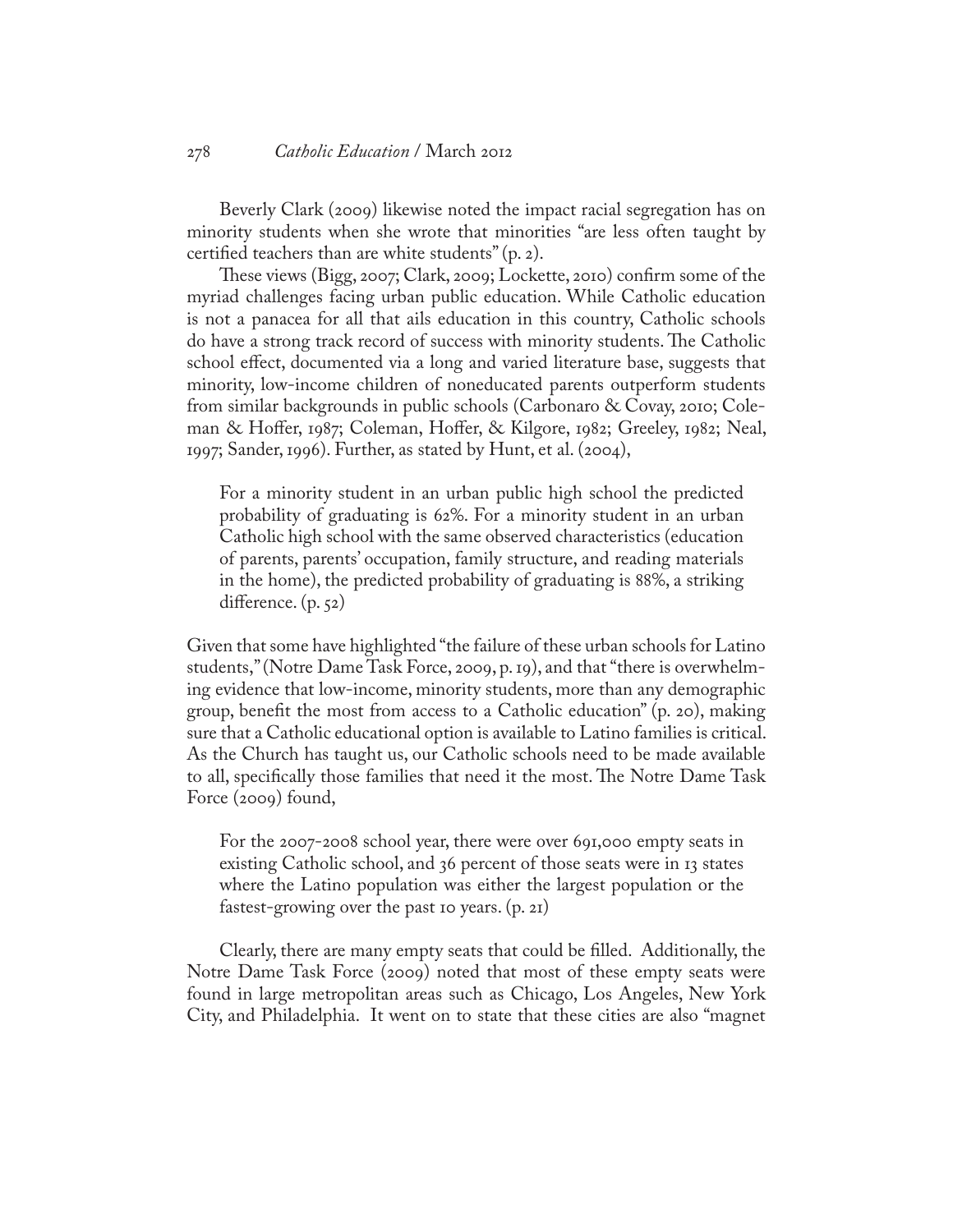Latino migration destinations from Mexico" (p. 21). St. Mary of Carmel Catholic School is located in West Dallas, 2 miles west of downtown Dallas. Like the cities just mentioned, the parish is a destination point for immigrants and already has a large Latino community. Most of the inner-city Catholic schools in the Roman Catholic Diocese of Dallas have plenty of open seats that could be filled by our Latino parishioners.

While larger cities are often cited as destination points for Latino migration, smaller urban areas are not immune from the same phenomenon. Ryan (2008) provided a clear picture of the lack of Latino families enrolling in Northern Virginia Catholic schools when she wrote,

The disparity between the overall Latino population and the population of Latino schoolchildren was surprising. In the communities surrounding both schools, the number of Latino schoolchildren was more than 50%, but Latinos made up 17 to 19% of the overall population. The comparison between the percentage of Latino schoolchildren in public schools (50 to 60%) and the percentage in Catholic schools (5 and  $\pi$ 1%) was much starker than expected. (para. 25)

#### **Summary**

As it has been shown throughout this literature review, the Catholic Church for more than a century has continually stated the importance of Catholic schools and the necessity of making them available to all who desire them. During Pope Benedict's (2008) last trip to the United States, he affirmed this vital ministry of our Church by stating,

Their [Catholic schools] long-term sustainability must be assured. Indeed, everything possible must be done…to ensure that they are accessible to people of all social and economic strata. No child should be denied his or her right to an education in faith, which in turn nurtures the soul of a nation. (para. 5)

The continued growth of the Latino population in the United States and our Catholic Church requires our schools to make room for them regardless of financial ability; the sustainability of our Church depends on it. For this reason, our Catholic schools must not only be welcoming, but become proactive in their recruitment of Latino families.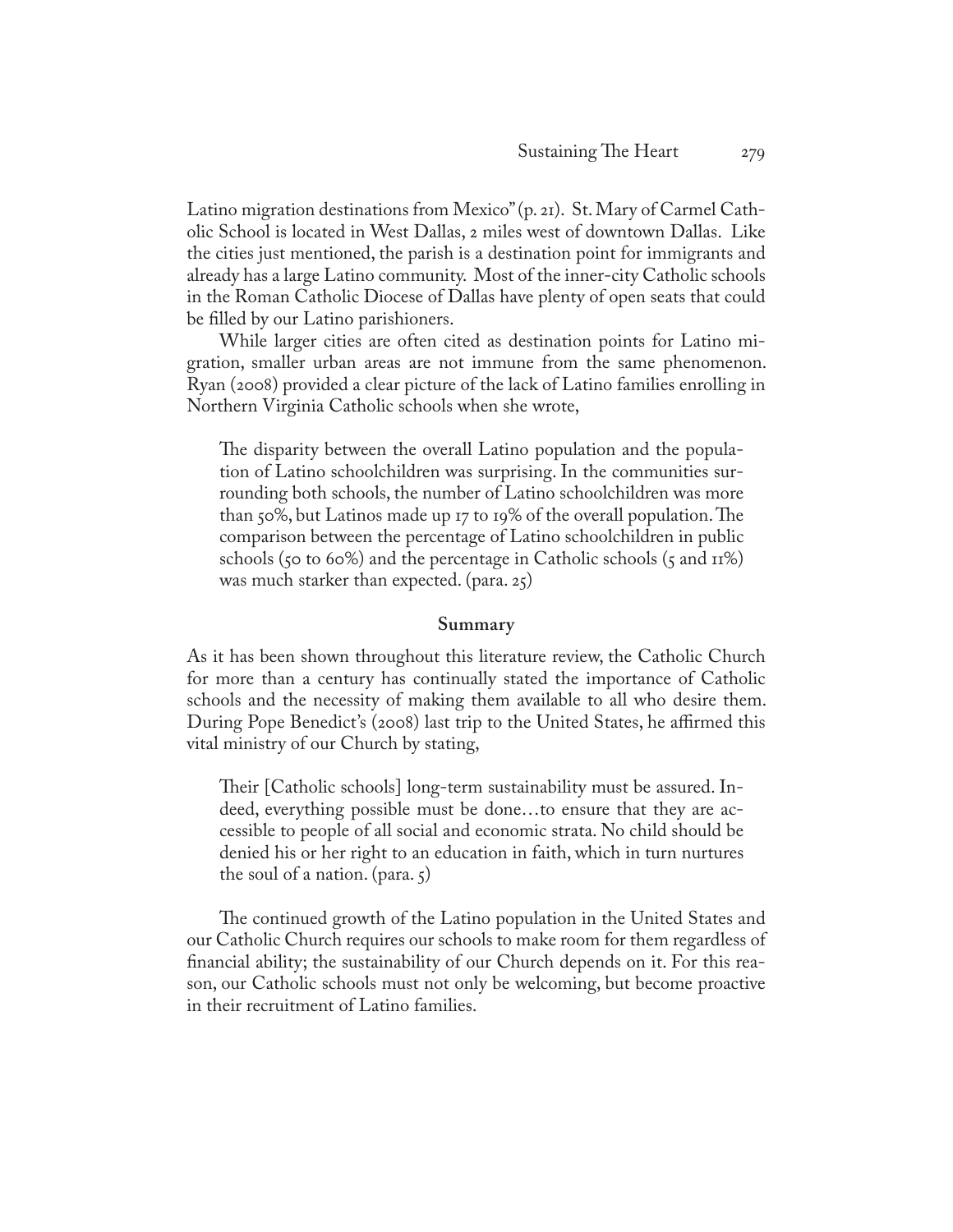#### **Method**

In addition to St. Mary of Carmel Catholic School, parents of public school children from the surrounding parishes of St. Cecilia Catholic Church and St. Augustine Catholic Church participated in this study. Both parishes have similar demographic characteristics to St. Mary of Carmel Catholic Church. Semi-structured interviews were used in this study, and the paper focuses principally on the qualitative interview data derived from these parent interviews.

 A sample of interview participants (n=9) was randomly selected from a pool of all individuals (n=224) who previously completed a survey instrument on Catholic education. Participants were selected from a convenience sample of individuals who responded to an announcement in the parish bulletin and CCD announcement, and accepted a survey after Saturday and Sunday Masses at their parishes or at CCD classes.

## **Instruments and Materials**

An original interview protocol delivered in English or Spanish based on the interviewee's preference, was used to engage parishioners of St. Mary of Carmel Catholic Church, St. Cecilia Catholic Church, and St. Augustine Catholic Church in questions regarding the importance of Catholic school education (see Appendix A). The semi-structured interview protocol consisted of 10 open-ended questions that addressed affiliation with the Catholic Church, Catholic schools, and perception on the importance of Catholic school education in the religious formation of children. Participants were asked to respond to questions such as "Do you believe that Catholic schools are welcoming to Latino families? Why or why not?" and "What type of sacrifices would you have to make to send your child to a Catholic school?"

#### **Design and Procedure**

Nine participants, four from St. Cecilia, four from St. Mary of Carmel, and one from St. Augustine, were randomly selected from a group of participants who completed a parent survey by October 17, 2010, and also indicated a willingness to participate in the interview portion of the research. All nine of the interviewees were female and Catholic. One interviewee completed high school, and eight had completed some high school.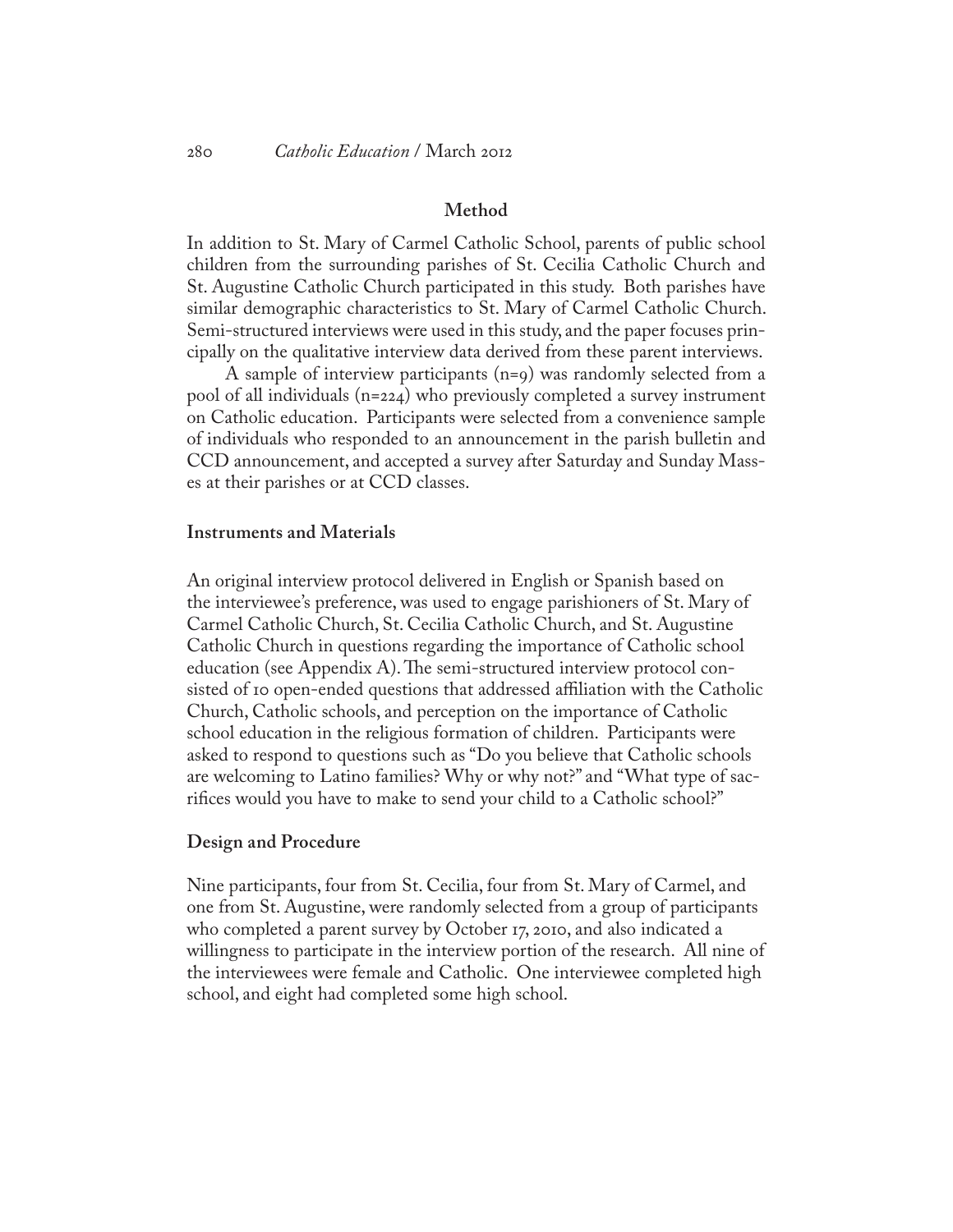Interviewees were notified of their selection as a participant by October 25, 2010, and were asked to set up an interview over the course of the following two weeks. All interviewees were asked to sign a consent form prior to the start of the interviews. The interviews were conducted by the researcher's bilingual assistant in the researcher's office at Saint Mary of Carmel Catholic School. Questions were asked and answered in the language most comfortable for the interviewee. All interviews were digitally recorded. Notes were taken during the interview by the researcher if the interview was conducted in English. If the interviews were conducted in Spanish, the researcher's bilingual assistant took notes during the interview. All interviews conducted in English were transcribed by the researcher, while the bilingual assistant with consultation from the researcher transcribed interviews conducted in Spanish.

## **Data Analysis**

Parent interviews were transcribed and evaluated for common responses and tendencies. A grounded theory approach was used to open code the responses to divide them into an initial list of different emic codes. The emic codes were then collapsed into larger, more abstract codes to organize the data further. The data were then used to determine themes for the responses and those themes allowed the researcher to make evidence-informed claims based on the data collected through the interviews.

## **Findings**

The findings are organized according to the primary research questions, providing an overview of: a) how Latino parents view the importance of a Catholic school education; b) how Latino parents view the academic benefits of Catholic school education; c) how important is it to Latino parents that their children remain Catholic; and, d) if finances were not involved, what reservations do Latino parents have about their children attending Catholic schools. Coding procedures were used to identify common themes to the open-ended responses given by participants during the structured interviews.

## **How Do Latino Parishioner Parents Describe Catholic School Education?**

Parishioner-parent responses to the structured interview statement-describe your feelings on Catholic school education-were analyzed to determine the most common themes. Three major themes were uncovered during the open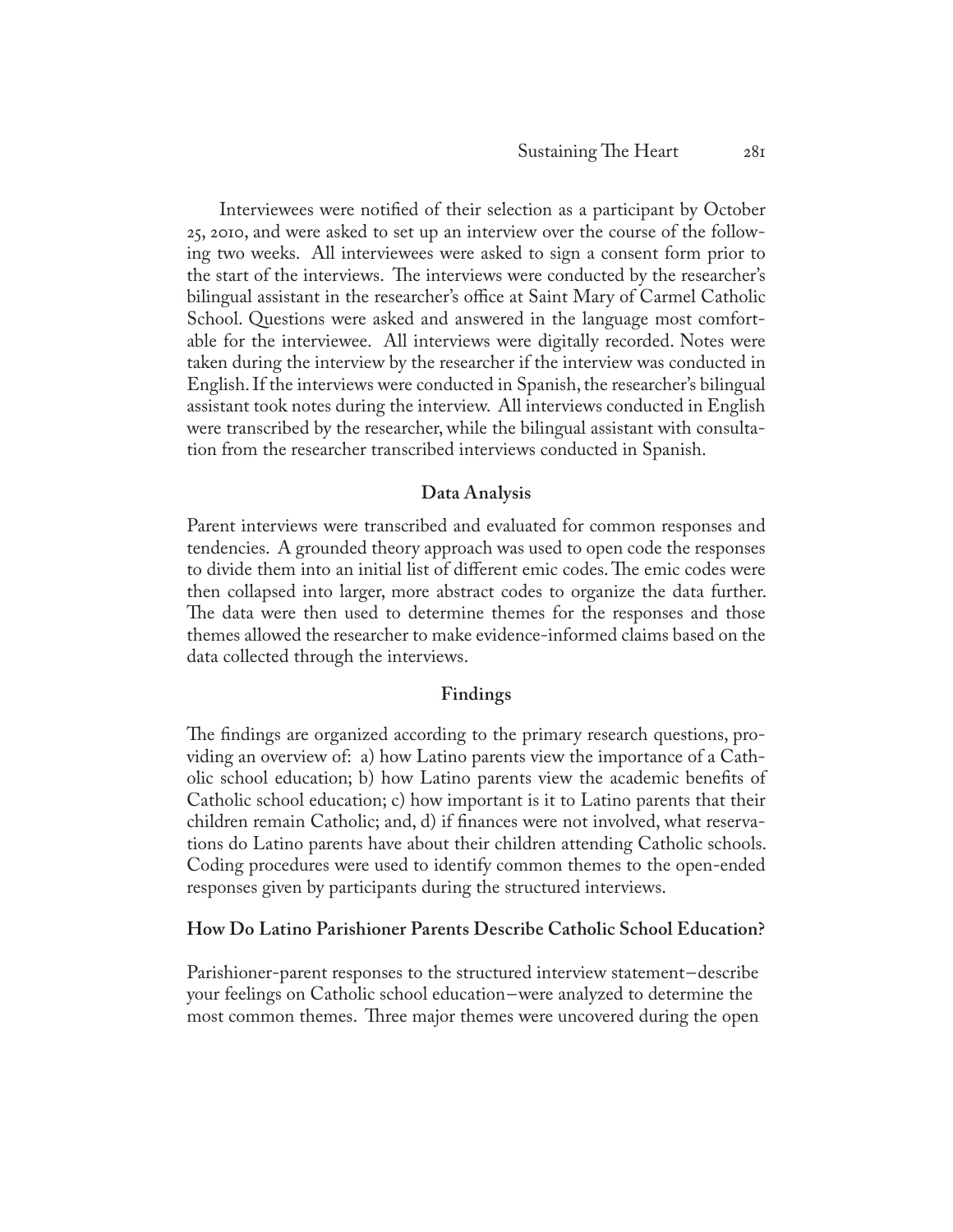coding process: Catholic schools provide a better education than the most proximate Dallas Independent School District (DISD) schools in the area, Catholic schools are not affordable, and parishioner-parents have a desire for their children to attend Catholic schools.

**High-quality education**. The most common response to the statement, describe your feelings on Catholic school education, was that Catholic schools provide a superior education compared to area DISD schools (nine out of nine participants). All participants mentioned that they were aware of the significant difference in quality of education between area Catholic schools and DISD. One parent commented, "Catholic schools have a reputation of being the very best, there is really no choice when you are talking about a great education." Another parent simply stated, "it is the max, it is the best," when commenting on the quality of Catholic schools' education. These parishioner-parent responses reflect a common feeling among interviewees that Catholic school education is undoubtedly of a higher quality than DISD.

**Cost prohibitive.** The second most common response to the statement, describe your feelings on Catholic school education, was that Catholic schools are simply not affordable (7 of 9 responses) for Latino families. A majority of all interviewees mentioned the problem of cost as a prohibiting factor of Catholic schools. One parent replied, "we simply cannot send our kids there [Catholic schools] because the cost is too high." Another observed, "the price is too high for the ones that need it the most." Thus, these parents voiced one of their most prominent concerns regarding Catholic school education—while they consider it the best educational option for their children they cannot afford the cost.

**Desire to attend.** The third most common response to the statement, describe your feelings on Catholic school education, was that parishioner-parents had a strong desire to send their children to Catholic schools (six of nine responses). One parent said that they "would love to have their kids there [Catholic schools]." A second stated that, "I never attended, but I wish my children could." The majority of parents expressed the same sentiments when responding to this statement, clearly signifying that, based on this sample, there is no shortage of desire when it comes to sending their children to Catholic schools.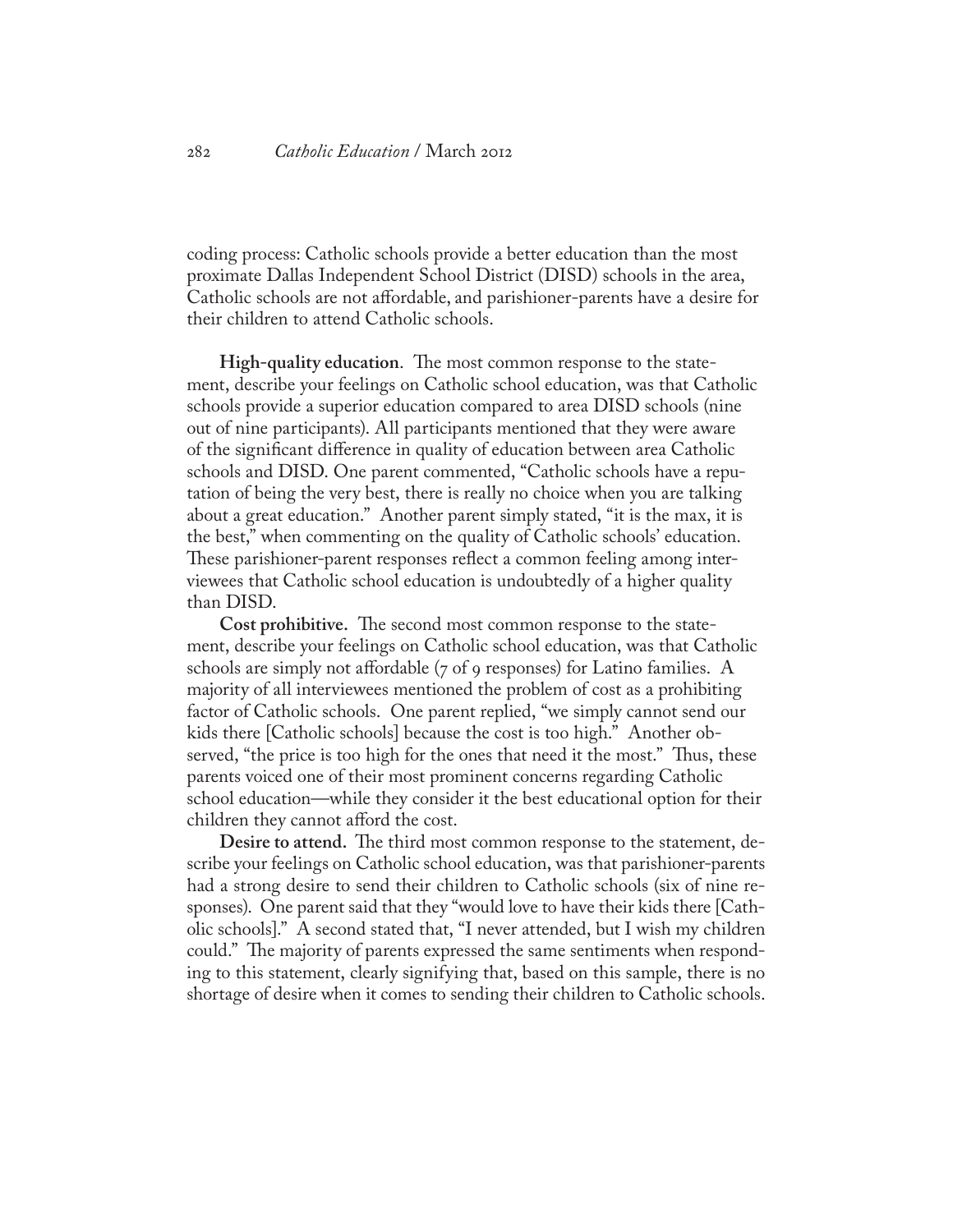## **How Do Latino Parishioner Parents View the Academic Benefits of Area Catholic Schools?**

Parishioner-parent responses to two structured interview statements were analyzed via open coding procedures to determine common themes related to Latino parishioner-parent perspectives on the benefit of Catholic education. The statements were: How important to you is it that your child attends college; and, if Catholic schools were free, what would keep you from having your children attend?

Open coding procedures used to analyze parishioner-parent response to the question, how important is it that your children attend college, unveiled two common themes: a good education is the key to attending college, and college is the key to a good future. Additionally, coding revealed that all parents believed that the opportunity for their children to attend college was very important to them.

**Good education is key.** The most common response to the interview question, how important is it that your children attend college, was that a good education is the key to their children attending college (six responses). "It is very important. Without a good education it will not be possible," was the opinion of one respondent. Another stated that, "without good schools and good teachers, this goal will not be reachable." These responses indicated the sentiment among a majority of the interviewees that their children must receive a good education in order to have a successful future.

 **College is the key to a good future.** The second most common response by interviewees to the interview question, how important is it that your children attend college, was the idea that the key to a successful future was the ability to attend and graduate from college. "Our children will not go far in life unless they go to college," said one parent. She continued, "all of the good jobs are only there for people with a high level of education." Another commented, "I tell my children that if they do not want to be like me, they must go to college." These statements indicated the general belief among a majority of the interviewees that in order to have a successful future, children must attend college.

Open coding procedures used to analyze parishioner-parent response to the question, if Catholic schools were available for free to anyone who desired them what would prevent you from sending your children, unveiled one common theme: Nothing would stop them from sending their children to Catholic schools if they were free (nine responses). "Public schools would be empty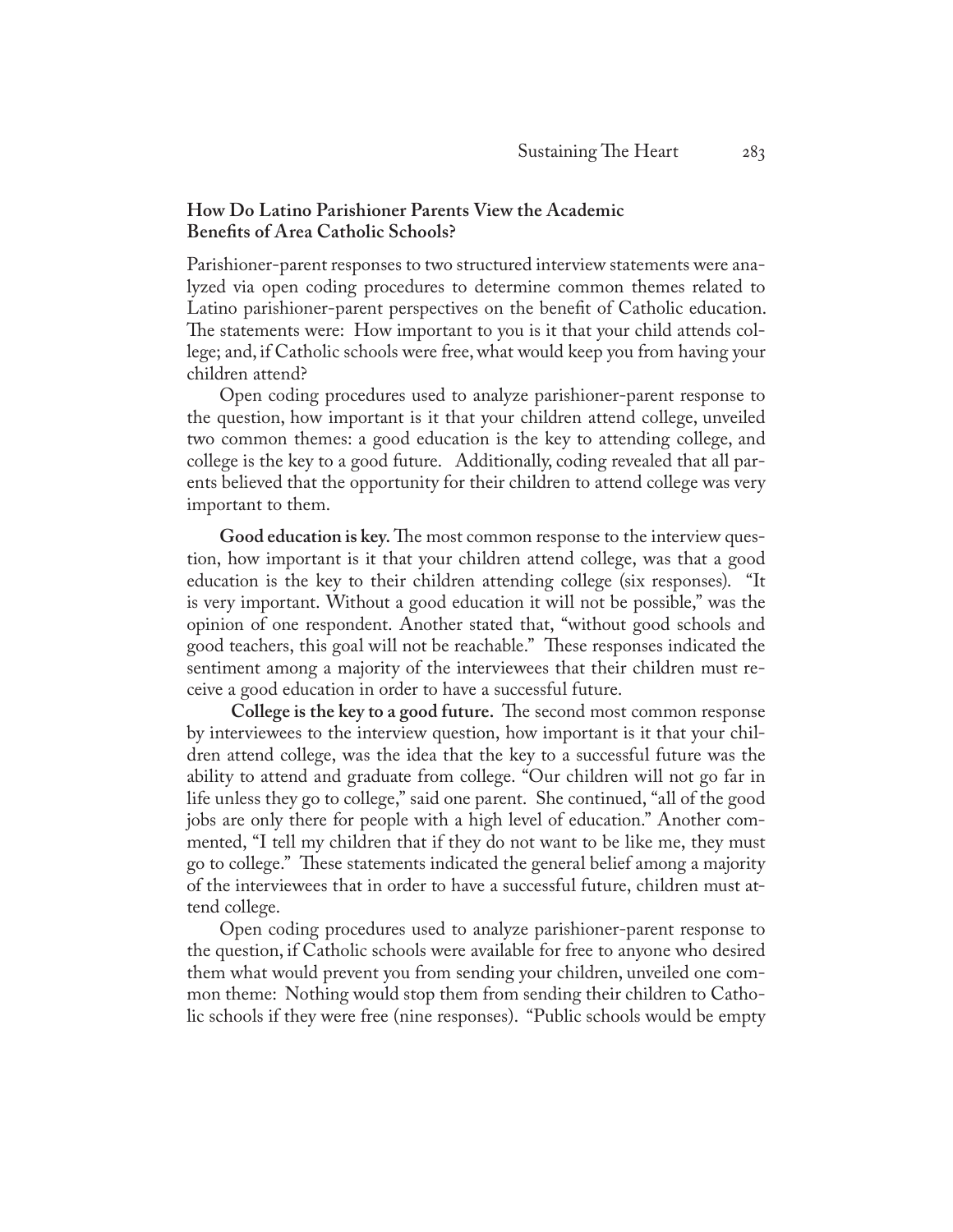if that were true," insisted one parent. "There is no comparison. If they were free, people would be fighting to get in," stated another parent. Another parent put it simply, "nothing would keep me from sending my child to Catholic schools if that were true." These comments represented the general response from all participants in the interview process.

## **How Important Is It to Latino Parents That Their Children Remain Catholic?**

Parishioner-parent responses to three structured interview statements were analyzed by using open coding procedures to determine common themes related to Latino parishioner-parent perspective on the importance of their children remaining Catholic. The statements were: how important to you is faith formation through CCD or Catholic schools, how important is it that your children remain Catholic as adults, and how important is it to you that morals are taught in school?

All interviewees responded that it was very important that faith formation was taught through CCD or Catholic schools (nine out of nine participants). Open coding procedures revealed two common themes related to the statement, how important is faith formation through CCD or Catholic schools: Catholic schools are better teachers of our faith than parents and CCD, and Catholic schools and CCD are the only way to grow faith.

**Better teachers of our faith.** The most common theme related to the interview question asking about the importance parishioner-parents place on their children remaining Catholic, was that Catholic schools are better teachers of our faith than parents (six out of nine responses). "The teachers at CCD and (Catholic) schools have much more knowledge of our faith than most parents," one parent commented. Another parent stated, "we do our best at home, but the difference is through the Church, CCD and Catholic schools." The parent comments reflected the need for children to receive their faith formation through Church mission such as CCD and Catholic schools.

**Catholic schools grow our faith.** The second most common theme related to the interview question asking about the importance parishioner-parents place on their children remaining Catholic, was that Catholic schools and CCD are the only way children can grow their faith (five responses). "We look to the Church to grow the faith of our children," stated a parishionerparent. "This is the only way our children will grow strong in our faith." This statement summarized the general response from a majority of the interview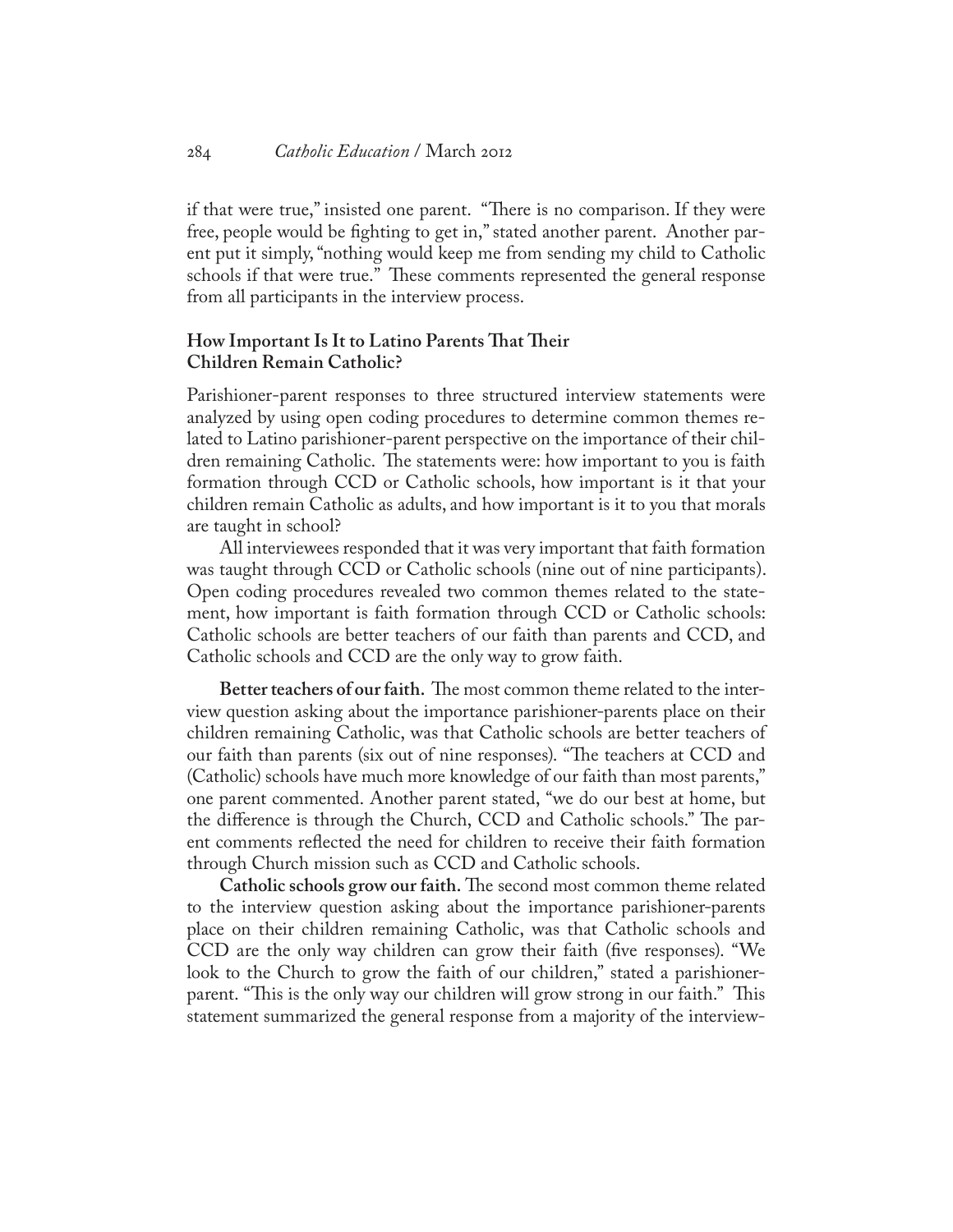ees who answered this structured interview question and confirmed the belief among parishioner-parents that Catholic schools and CCD are important in helping their children remain Catholic as adults.

**Stabilize their lives.** When responding to the structured interview question regarding the importance of their children remaining Catholic as adults, open coding procedures showed that a majority of parishioner-parents believed that it was very important to remain Catholic (seven respondents). A majority of the respondents also believed that remaining Catholic would help stabilize the lives of their children (five respondents). "With so much trouble out there, remaining Catholic will allow our children to have stability in their lives," one respondent commented. "Stability can only come from a strong foundation in our faith," remarked another. Such comments underscore the importance that these Latino parents place on their children remaining Catholic as adults.

**Home is equally important.** When responding to the structured interview question regarding the importance parents place on morals being taught in the classroom, open coding revealed that a majority of the respondents believed that it was very important (eight responses). The most common theme regarding the importance was that parents believe that what is taught at home is equally as important to what is taught at school (six responses). "It does not matter what is taught at school if parents are not building the belief at home," stated one parent. "Children will only do what parents make them do," added another. These comments demonstrated the belief among the interviewed Latino parents that teaching morals at school is important, but those lessons and that message must be supported at home.

## **What Barriers to Attending Catholic Schools Do Latino Parishioner Parents Describe?**

Parishioner-parent responses to the structured interview statement, describe the sacrifices you would have to make to send your children to Catholic schools, were analyzed to determine common themes. Two major themes were uncovered during the open coding process: Catholic schools are cost prohibitive; and, Latino parents would have to take another job in order to send their children to Catholic schools.

**Cost prohibitive.** Of the two most commonly occurring responses to the previous statement, the first was that Catholic schools are cost prohibitive to Latino families (six responses). A majority of participants mentioned that there was no way they could afford to send their children to a Catholic school.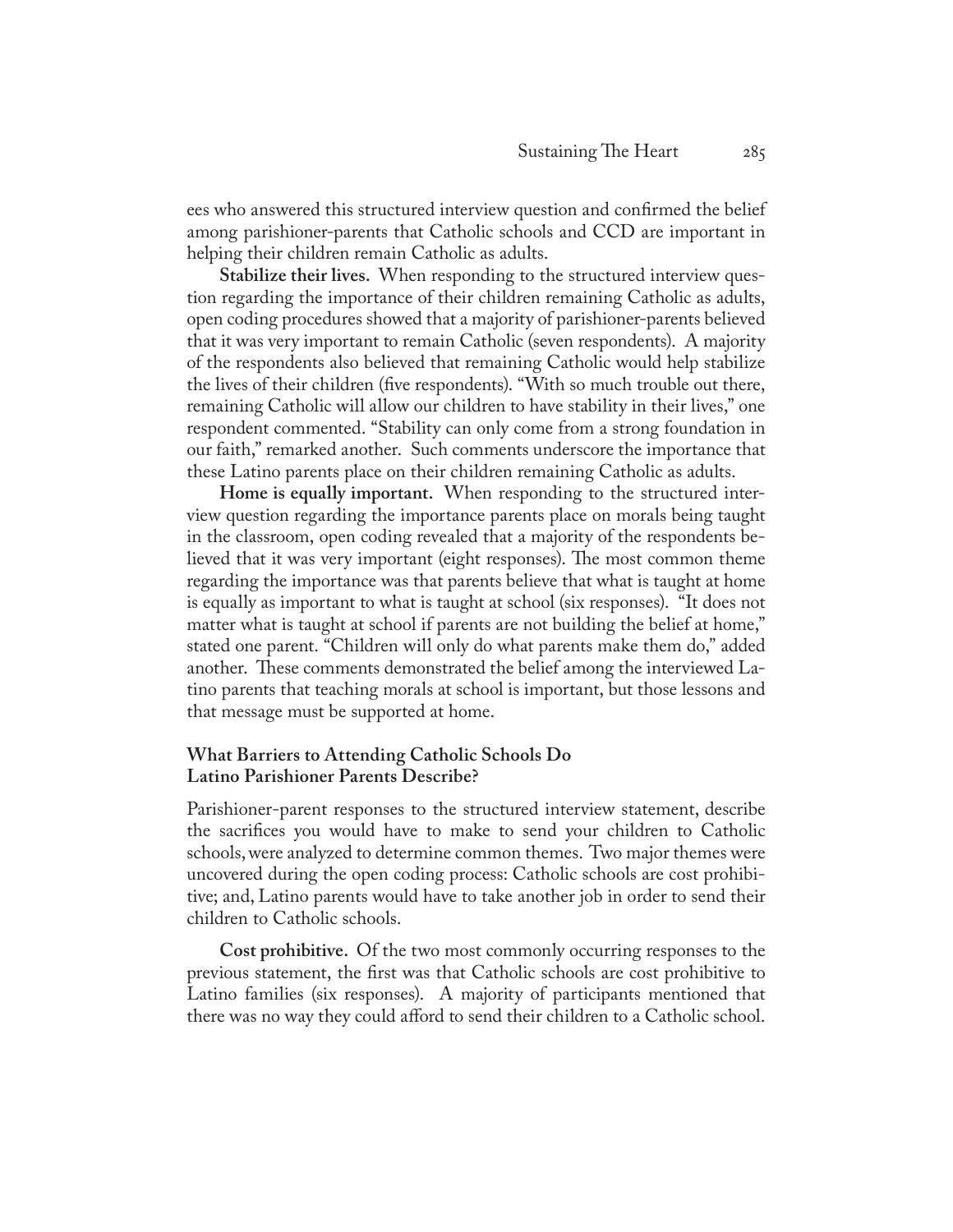One parent commented that "It would be too hard financially to send our children to Catholic schools. Even if we thought we could afford it, I would be too afraid that I would have to eventually pull them out." Another stated that, "most of our community has low paying jobs. We can barely pay our bills right now. Unfortunately, Catholic schools are just not an option." These parishioner-parent responses reflected a common feeling among interviewees that Catholic schools are unaffordable for many Latino parents.

**Take an extra job.** The next most frequent theme was that Latino parents would be forced to find a second or third job in order to afford Catholic schools (six responses). A majority of all interviewees when commenting on this statement mentioned that they would have to find an additional job in order to make Catholic schools a possibility. One parent replied, "Finding another job would be my only option. I do not have any money to spare right now." Another observed, "Because it is so expensive I would have to find more work, or a better job." These Latino parents expressed that while Catholic school education is the best option, the sacrifices may be too large for them to afford to send their children.

Parishioner-parent responses to the structured interview question relating to whether or not Catholic schools were welcoming to Latino families were analyzed by using open coding procedures to determine common themes. Six of the interviewees mentioned that they felt Catholic schools were extremely welcoming to Latino families. Additionally, two major themes were uncovered during the open coding process: Latinos were treated differently based on financial situations; and, Latino parents were afraid to inquire about Catholic schools due to perceived inability to pay the tuition.

**Treated differently.** Some Latino parents feel they are treated differently due to their financial situations (three responses). "We feel that we are not respected as much for our opinion or ideas because we are not rich," claimed one parent. Another simply stated, "the Church does not take us seriously because we do not have the money other parishes have." These interviewees maintained that Catholic schools are cost prohibitive to Latino families (6 responses). These parishioner-parent responses also reflect a feeling among some interviewees that Catholic schools discriminate against Latino families that are impoverished.

**Afraid to inquire.** Another common theme was that Latino parents would be afraid to inquire about Catholic schools because they believe they cannot afford the cost (three responses). One parent replied, "It is embarrassing to go into discuss wanting our children in the school, only to say that the price is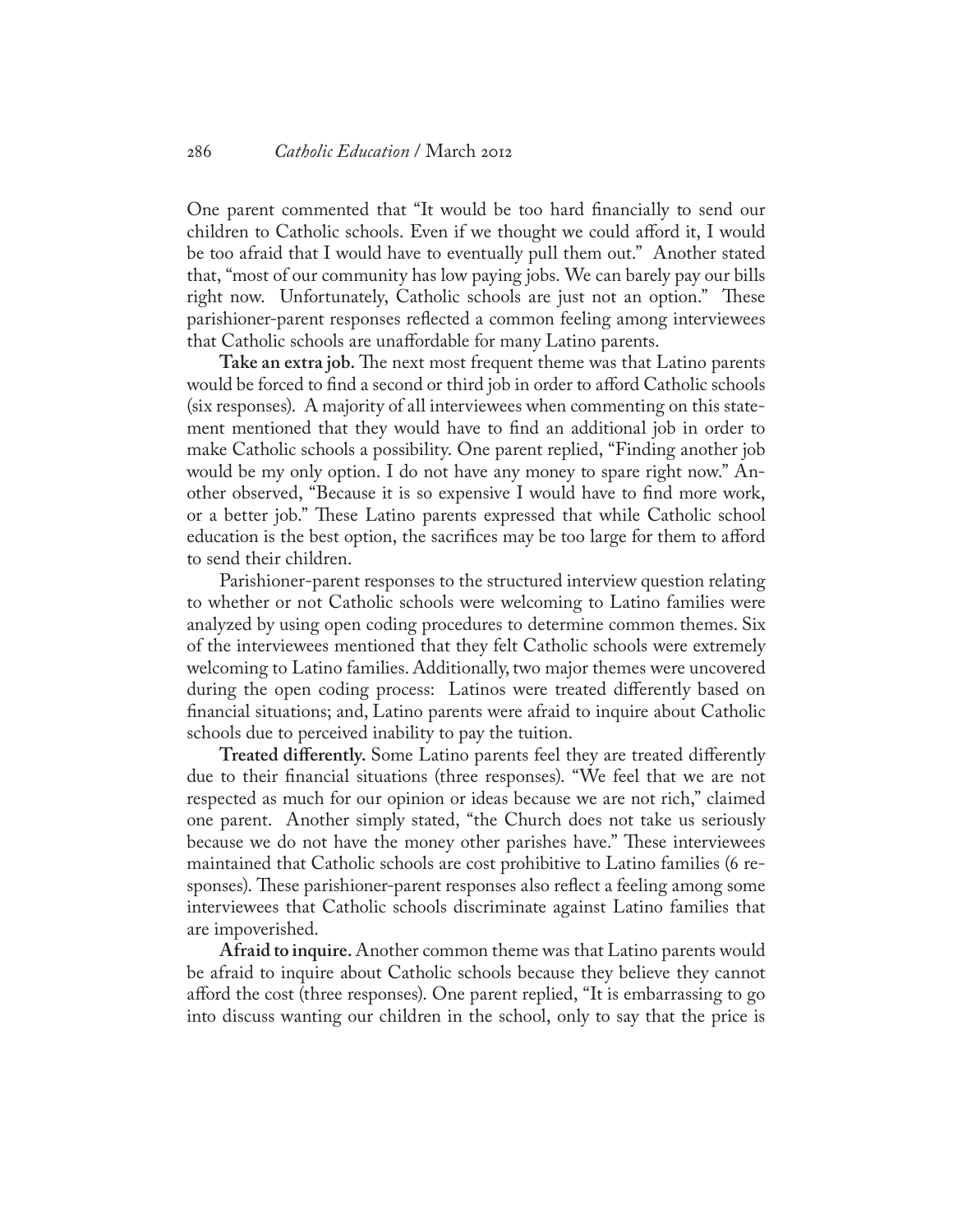too much. It makes us look bad." Another observed, "I don't see the point in asking. It is very humiliating." These parents voiced concerns and trepidation about approaching Catholic schools to enroll their children.

## **Summary: The Desire for Catholic Schools**

The qualitative interview data from this action research project revealed many perceptions of Latino parents regarding Catholic school education. Latino parents responded that they feel that Catholic school education is stronger than what area DISD schools can provide, which would allow them to continue on to college in order to have a more successful life. They stated that Catholic schools are necessary for the continued faith development of their children, which they believe will help them remain Catholic as adults. They expressed a desire for their children to attend Catholic schools, but point out that the cost is prohibitive for them. The implications of these findings will be discussed in the following section.

## **Discussion and Extension**

Ultimately, because Latino parishioner parents believe that Catholic schools are better academically than DISD schools and Catholic schools are the most effective way to educate our children in the Catholic faith, there is a deep desire among Latino parishioner parents for their children to attend Catholic schools.

## **Catholic Schools Provide Superior Education**

This action research project was designed to discover how a small sample of Latino parents viewed the academic benefits of Catholic schools compared to area DISD schools. It is no surprise that Latino parents have positive feelings regarding the benefits of an education from Catholic schools. Their perceptions are backed by an array of social science literature documenting the Catholic school effect. Likewise, some of the evident challenges of urban public education factor into their perceptions of Catholic education. The inner-city DISD schools are in low-income areas where racial segregation has occurred. Tim Lockette (2010) pointed out that Erica Frankenberg, a scholar on the Civil Rights Project, said,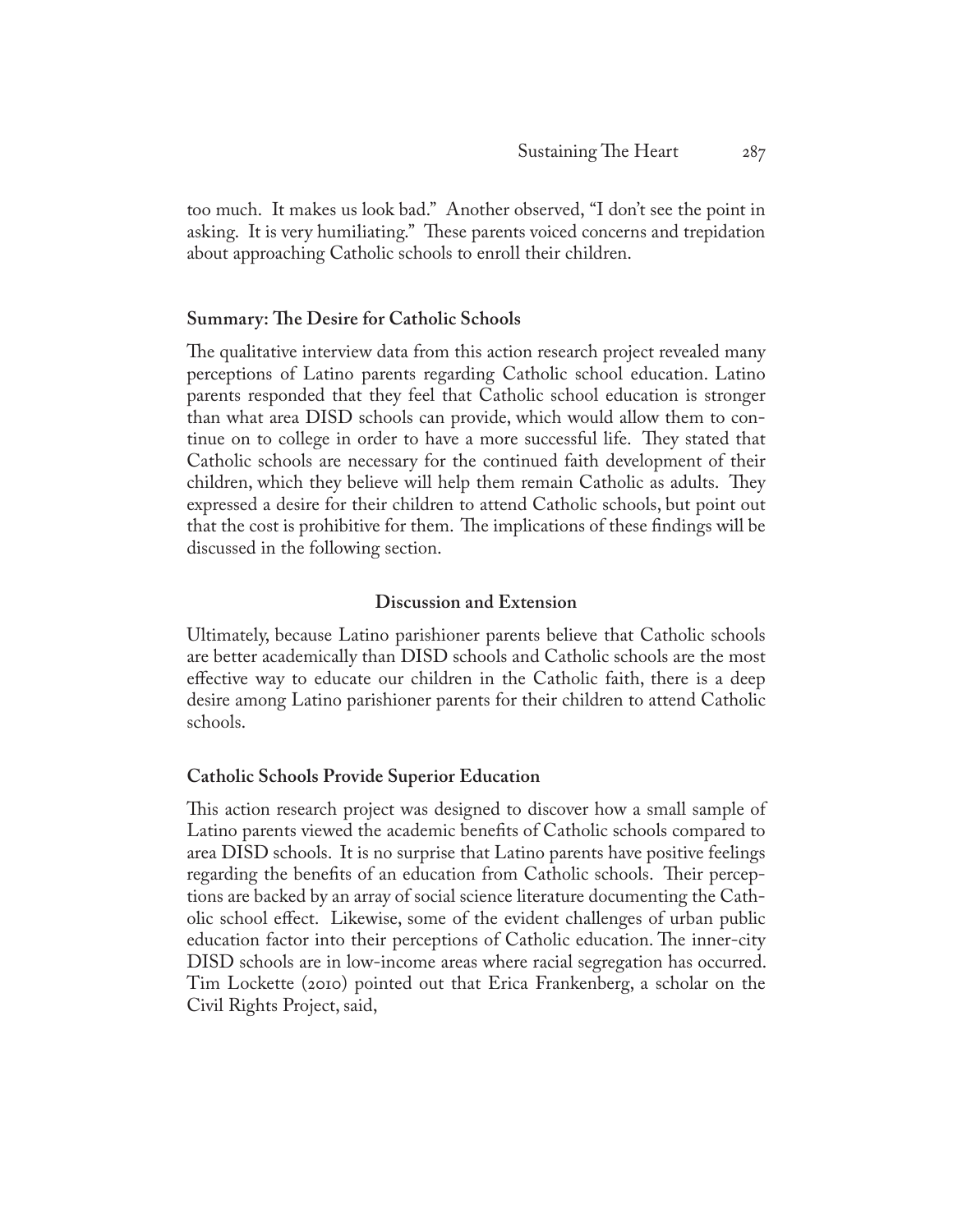These schools are just fundamentally different from other schools. In terms of AP classes available, number of veteran teachers, graduation rates—on almost every measure you see an indication of a school in severe stress. Students in these intensely segregated environments are far less likely to graduate, or to go on to college. It's a problem that is well known to many people of color. (p. 2)

Matthew Bigg (2007) confirmed this problem when he wrote, "Many segregated schools struggle to attract highly qualified teachers and administrators, do not prepare students well for college and fail to graduate more than half their students" (p. 1). In sum, the educational effectiveness of Catholic schools coupled with the challenges of urban education in general align with these parents' opinion that Catholic schools are extremely important educational option for Latino parents.

## **Catholic Schools Build Our Catholic Faith**

When attempting to answer how important it was to Latino parents that their children remain Catholic, parents were not only asked that question directly, but questions were asked to determine Latino parents' thoughts on where is the best place to educate their children in the faith. The interview data showed that Latino parishioner parents believe that Catholic schools are the best way to educate their children in the Catholic faith.

The Congregation for Catholic Education (1998) affirmed this belief of Latino parents when it stated, "the Catholic school is at the heart of the Church" (para. 10). Catholic schools are the most significant way for our Church to educate our children in our Catholic faith. The Congregation of Catholic Education (1998) explained this importance when writing,

The Catholic school as a place of integral education of the human person through a clear educational project of which Christ is the foundation; its ecclesial and cultural identity; its mission of education as a work of love; its service to society; the traits which should characterize the educating community. (para. 4)

It is interesting to note, however, that participants in this study commented that schools are more effective at faith development and catechesis than parents themselves. They did acknowledge, though, that what is taught at school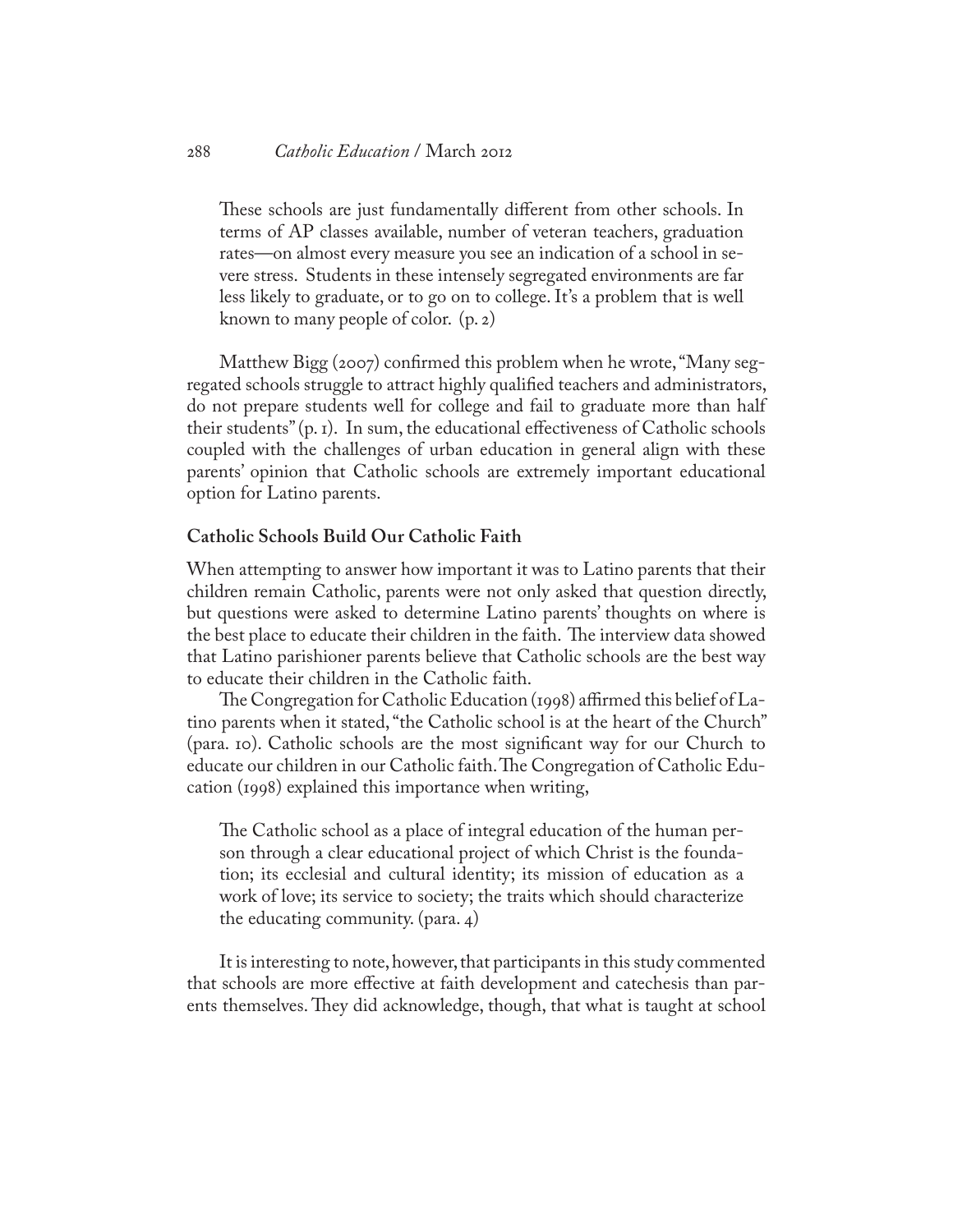must be supported and reinforced at home, and vice versa. It is apparent that the Church and Latino parents agree on the importance of the role Catholic schools play in the faith formation of our children. The question remains how to make such a valuable mission within our Church available to all.

## **Latino Parents Desire Catholic Education for Their Children**

This action research project uncovered that Latino parishioner parents both approve of and desire Catholic education for their children. When asked if cost was not a factor in sending their children to Catholic schools, 100% of parents stated that nothing would prevent them from sending their children to our schools. This is an overwhelming vote of confidence for our schools, but it is also condemning. As has been stated by the Notre Dame Task Force (2009), "for the 2007-2008 school year, there were over 691,000 empty seats in existing Catholic school" (p. 21). Many of these seats were in areas where the majority of the population served consists of Latino families. Catholic schools are failing to reach out to the Latino community to fill these empty seats. This fact highlights the need for schools to be more creative and understanding in making the seats available, thus providing Catholic education to all.

## **Limitations**

One limitation of this action research project hinges upon the distribution of surveys to parishioners of the three participating parishes. The surveys, which were the recruitment tool for the interview sample, were advertised in parish bulletins, distributed after Masses, and sent home with religious education students. However, parents who did not receive the bulletins, chose not to attend Mass during the weekends of distribution, or did not have students currently enrolled in the religious education programs within their parish did not have the opportunity to participate in this study. Their involvement may have had an impact on the overall pool of interviewees, and in turn, could have impacted the overall results of this study.

 It could be assumed that parents who send their children to religious education programs and attend Mass regularly express more positivity toward the importance of Catholic education for their children and Catholic schools overall. Changes to the interview recruitment process could have included distributing a mailer to all parishioners, survey distribution at a greater variety of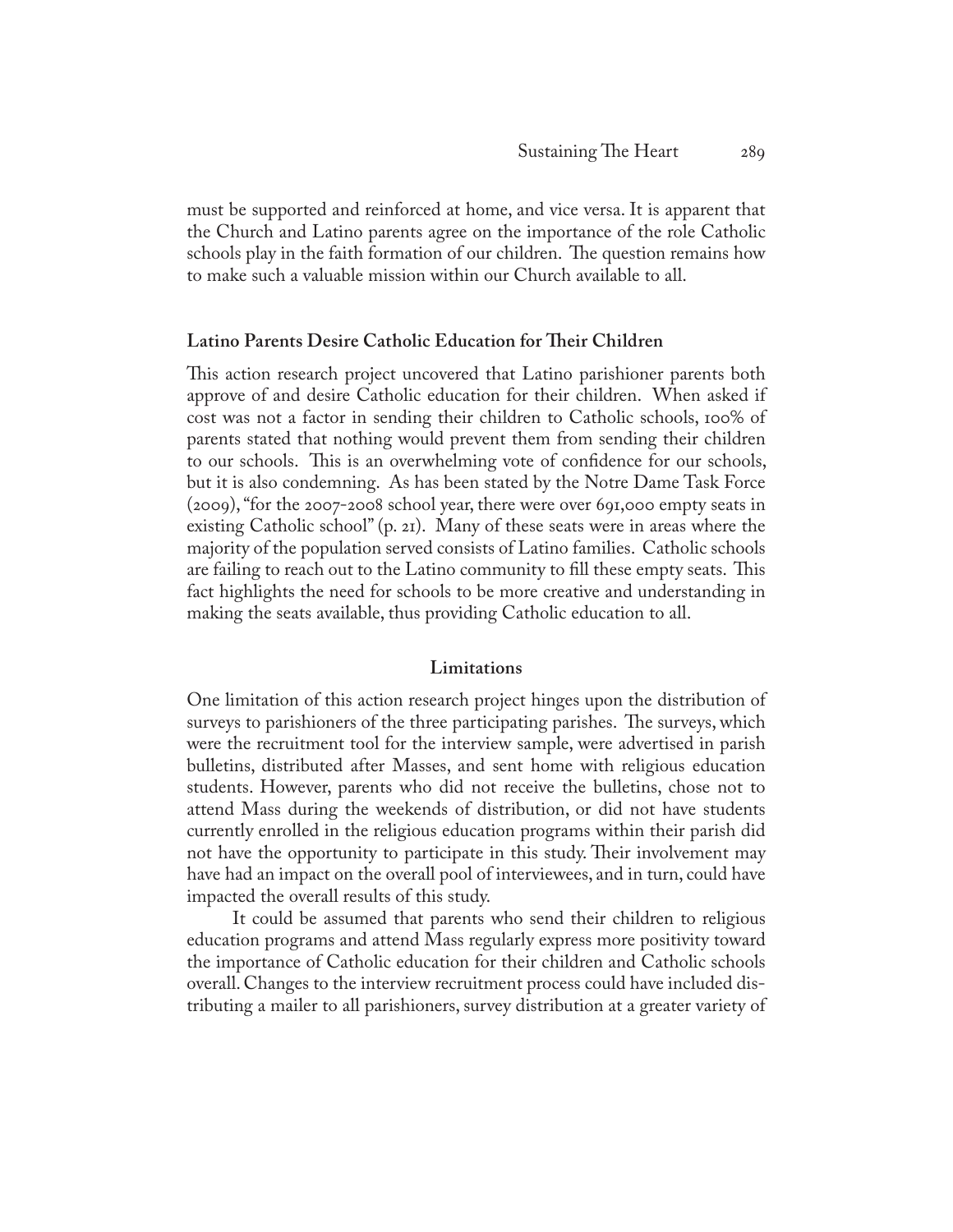parish functions, and distribution of surveys during Masses where the highest percentage of attendance is expected, such as Easter or Christmas.

While the intensive, in-depth, and locally focused nature of this study is a strength, a larger sample size, garnering additional interviews, would be desirable to capture fully the entire range of themes and parent perceptions. Additionally, the parishes that participated in the survey and interview process are in historically underserved areas. In fact, local survey results showed that these parishioners have a lower level of educational attainment than those Latino parents in more affluent school districts and parishes. Extending this interview to Latino parents attending wealthier parishes and school districts would provide a different pattern of findings.

## **Future Directions of Research**

There remain considerable avenues for research on Latino families and Catholic education. First, given our current economy, and the stress that it has placed on expendable income, why and how are parents of Catholic school children making the sacrifices necessary to keep their children in our Catholic schools? The analysis of data from this question could provide information to help our Catholic schools not only fill vacant seats, but also help our schools develop programs to assist parents in their struggles to provide a Catholic school education for their children.

Next, we must analyze other inner-city Catholic school programs that have proven successful over the last decade, such as the Jubilee model in Memphis, Tennessee. These models provide necessary funding to inner-city schools through local corporate support or full diocesan participation to provide a high-quality Catholic education to all students who desire one. Programs like these must be investigated to see what it is they are doing that makes them successful. There is a great need to understand the programs that are in place, financially, spiritually, and academically that allow for success when other inner-city Catholic programs are struggling.

St. Mary of Carmel Catholic School has increased enrollment from 156 students in 2008-2009 to 206 students during the 2010-2011 school year. The number of families served has increased from 101 to 136 over that same time period. These enrollment gains were realized through several strategies: focused recruitment and marketing efforts at area parishes; parent-to-parent outreach and positive word of mouth; and willingness to consider creative financial support packages for families. Given these positive developments, another poten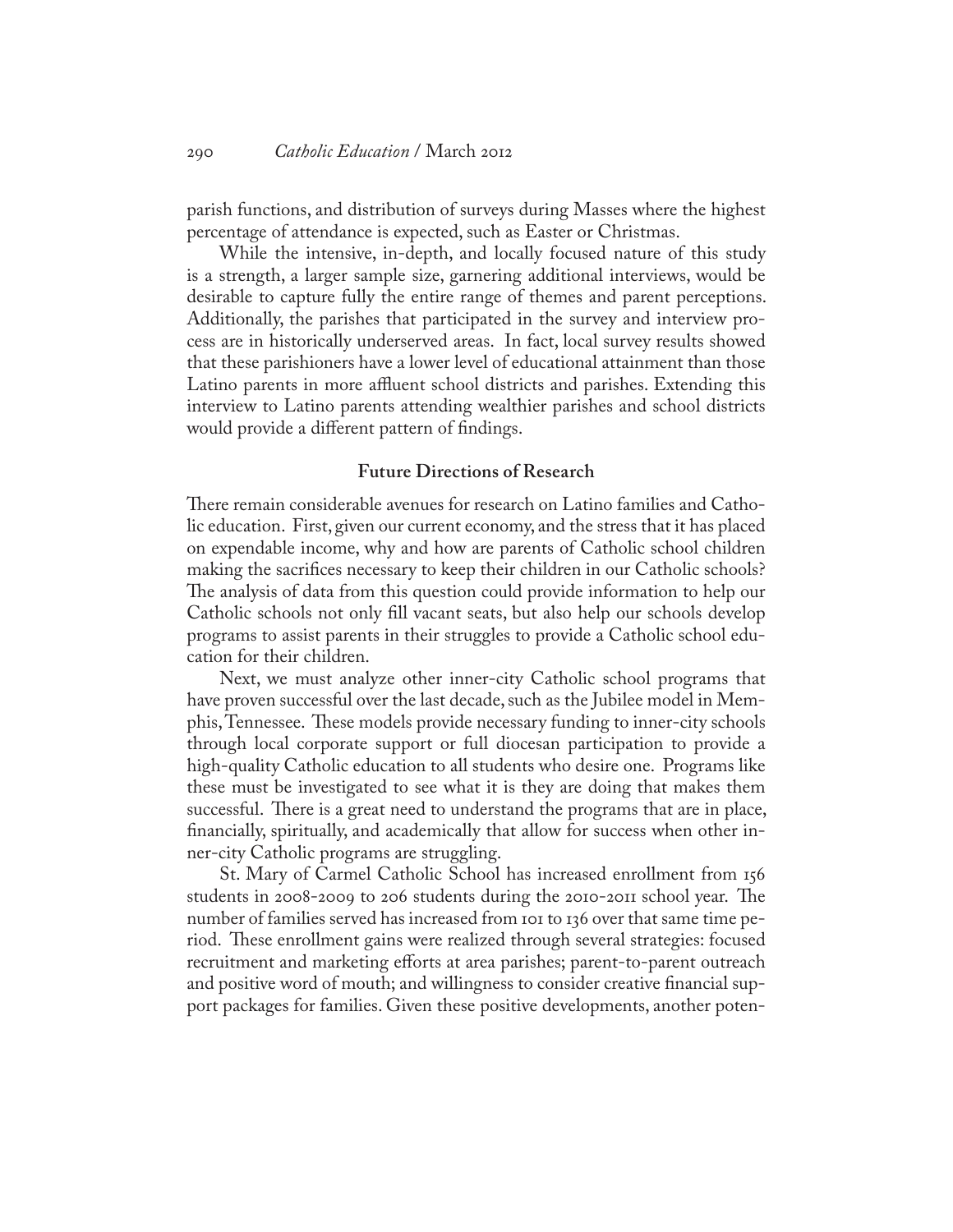tial next step in this action research process is to interview St. Mary of Carmel Catholic School parents who have enrolled children within the last two years. The questions would focus on why parents decided to send their children to Catholic schools; what benefits they see over public schools; whether they are happy with their decision to send their children to a Catholic school; and what type of sacrifices are they making to send their children to a Catholic school.

#### **Conclusion**

Catholic schools are in a state of crisis across our country. They are closing or being consolidated with very few new schools being opened. Costs are being cited, however, vacant seats that would cost little money if anything to fill, are being left empty, as opposed to offering them up to families who desire them. This project helped point out that the Latino community, the fastest-growing sector of our Catholic Church, believes that Catholic schools are the most viable option for educating their children both in academics and Catholic faith. It also confirmed their desire to have their children attend Catholic schools. The research from this project is vital to understanding the need to make sure that our Catholic school seats are filled by all who desire them and that we must come together as a Catholic community to make it happen. Bishop Kevin Farrell of the Diocese of Dallas confirmed this when he wrote, "it is the mission of all Catholics to support our youth by helping to make Catholic schools accessible and affordable for all, as they are the future of our Church. This is not only my conviction, but it is one shared by the bishops of the United States" (K. Farrell, personal communication, January 28, 2011).

By coming together as a parishes, communities, and dioceses, we can work together to formulate a marketing plan that will educate Latino families on the importance and availability of Catholic schools, investigate why other Latino families are sending their children to Catholic schools, and devise a plan to raise funds to make our Catholic schools available to all who desire them. As stressed throughout this article, the Catholic school is at the heart of the Church. In order for a heart to survive, blood must be pumped through it. Our Latino children are the new blood for our Church community and our Catholic schools. They must be allowed to enter our Catholic schools, or the heart, in order to keep the body of our Church alive. They are our future. Indeed, Latino children must be served in order for us to sustain the heart.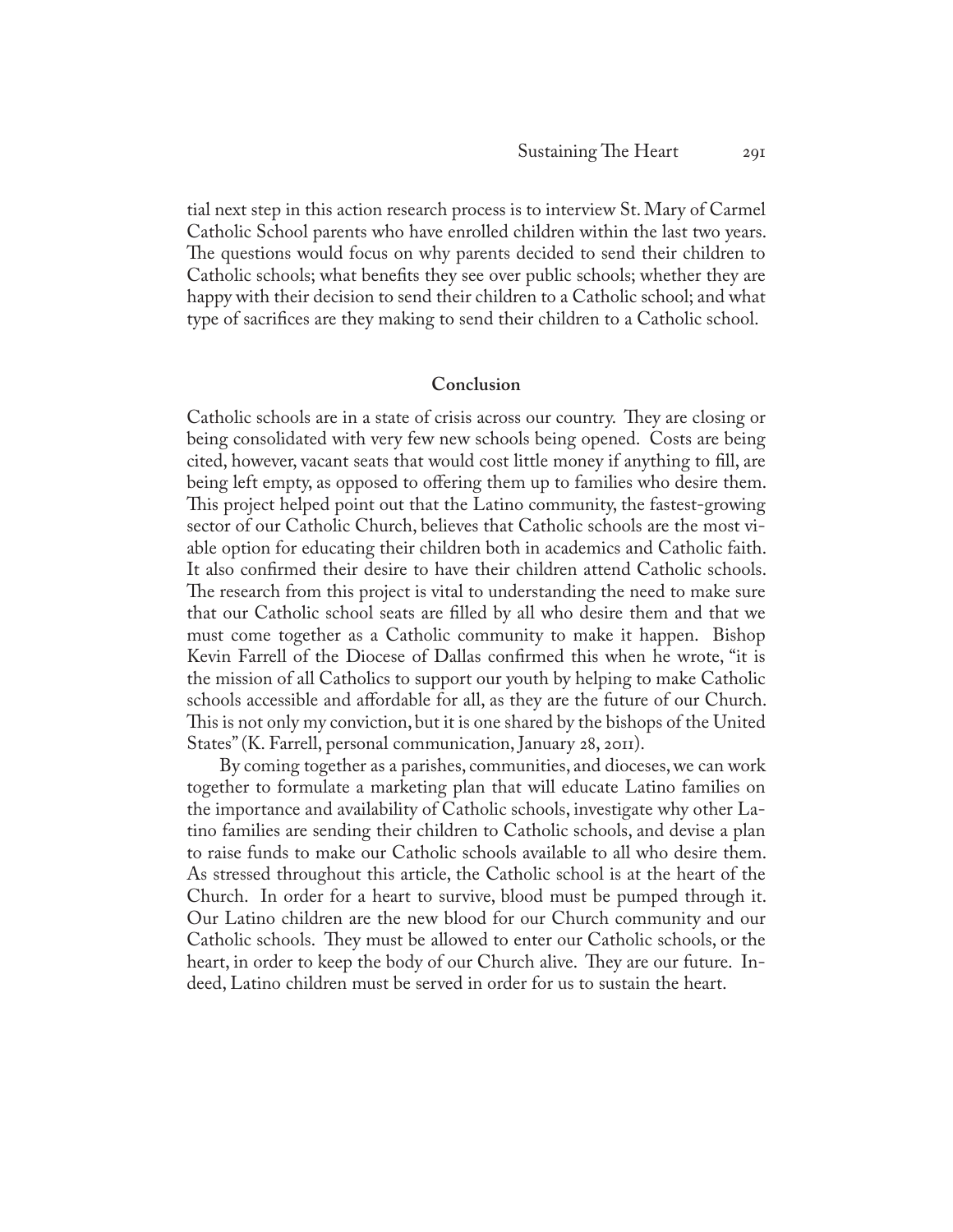## **References**

- Benedict XVI. (2008). *Meeting with Catholic educators*. Catholic University of America, Washington, DC: Libreria Editrice Vaticana.
- Bigg, M. (2007, August 29). Report: Segregation in U.S. schools is increasing. *The Washington*  Post. Retrieved from [http://www.washingtonpost.com](http://www.washingtonpost.com/)
- Carbonaro, W., & Covay, E. (2010). School sector and student achievement in the era of standards based reforms. *Sociology of Education,* 83(2), 160-182.
- Clark, B. (2009). *Racial segregation a strong factor in learning disparities, study finds.* Retrieved from http://medicalnewstoday.com
- Coleman, J. S., & Hoffer, T. (1987). *Public and private high schools: The impact of communities.* New York, NY: Basic Books.
- Coleman, J. S., Hoffer, T., & Kilgore, S. (1982). *High school achievement: Public, Catholic, and private schools compared.* New York, NY: Basic Books.
- Congregation for Catholic Education. (1998). *The Catholic school on the threshold of the third millennium. Boston: Pauline Books and Media.* (Original work published 1997).
- Greeley, A. M. (1982). *Catholic high schools and minority students.* New Brunswick, NJ: Transaction Books.
- Hunt, T. C., Ellis, J. A., & Nuzzi, R. J. (2004). *Catholic schools still make a difference: Ten years of research 1991-2000.* Washington, DC: National Catholic Educational Association.
- John Paul II. (1994). *Tertio millennio adveniente [The Third millennium draws near]*. Vatican City, Italy: Veritas.
- Lockette, T. (2010). *The new racial segregation at public schools*. Retrieved from [http://www.](http://www.alternet.org/) [alternet.org/](http://www.alternet.org/)
- McDonald, D., & Schultz, M. M. (2010). *The annual statistical report on schools, enrollment and staffing: United States Catholic elementary and secondary schools 2009-2010.* Washington, DC: National Catholic Educational Association.
- National Conference of Catholic Bishops. (1983). *The Hispanic presence, challenge, and commitment: A pastoral letter on Hispanic ministry.* Washington, DC: United States Catholic Conference.
- Neal, D. (1997). The effects of Catholic secondary schooling on educational achievement. *Journal of Labor Economics,* 15(1), 98-123.
- Notre Dame Task Force on the Participation of Latino Children and Families in Catholic Schools. (2009). T*o nurture the soul of a nation: Latino families, Catholic schools, and educational opportunity.* Notre Dame, IN: Alliance for Catholic Education Press.
- Pius XI. (1930). *Divini illius magistri [On Christian education]*. Washington, DC: National Catholic Welfare Conference. (Original work published 1929)
- Rivera-Batiz, F. L. (2008). *Educational inequality and the Latino population of the United States.* New York, NY: Teachers College, Columbia University.
- Rosario, J. R., & Rosario, C. W. (2008). *Latino families, communities, and schools as partners in education: Best practice models and why they work. Latino Educational Equity: A Web-Based Index and a Compendium of Best Practices in Latino Education in the United States.* Retrieved from<http://latinostudies.nd.edu/equityindex/>.
- Ryan, M. (2008). *Enrollment of Latino students in Catholic schools.* Unpublished manuscript, University of Notre Dame du Lac, Notre Dame, IN.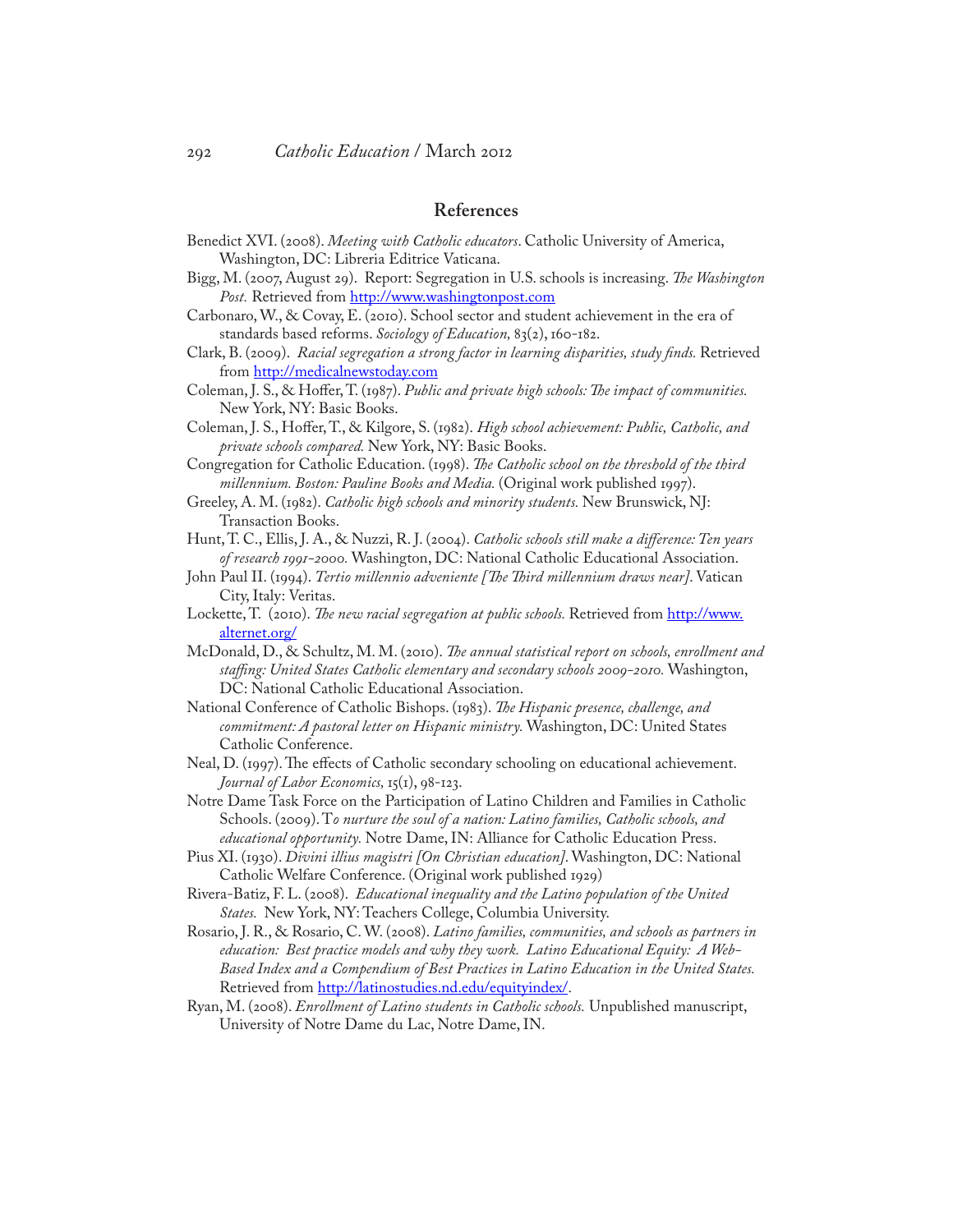- Sacred Congregation for Catholic Education. (1977). *The Catholic school*. Washington, DC: United States Catholic Conference.
- Sander, W. (1996). Catholic grade schools and academic achievement. *The Journal of Human Resources,* 31(3), 540-548.
- Streich, M. (2010). *Education reforms in early 19th century American history.* Retrieved from <http://www.suite101.com>
- United States Conference of Catholic Bishops. (2010). *Hispanic ministry at a glance.*  Retrieved from<http://www.nccbuscc.org>
- Vatican Council II. (1965). *Gravissimum educationis [Declaration on Christian education].* Washington, DC: National Catholic Welfare Conference.

*Thomas M. Suhy is the principal of St. Mary of Carmel Catholic School in Dallas, Texas, where this action research took place. Mr. Suhy is a graduate of the Mary Ann Remick Leadership Program at the University of Notre Dame. Correspondence about this article should be sent to Thomas Suhy at thom.suhy@smcschool.org.*